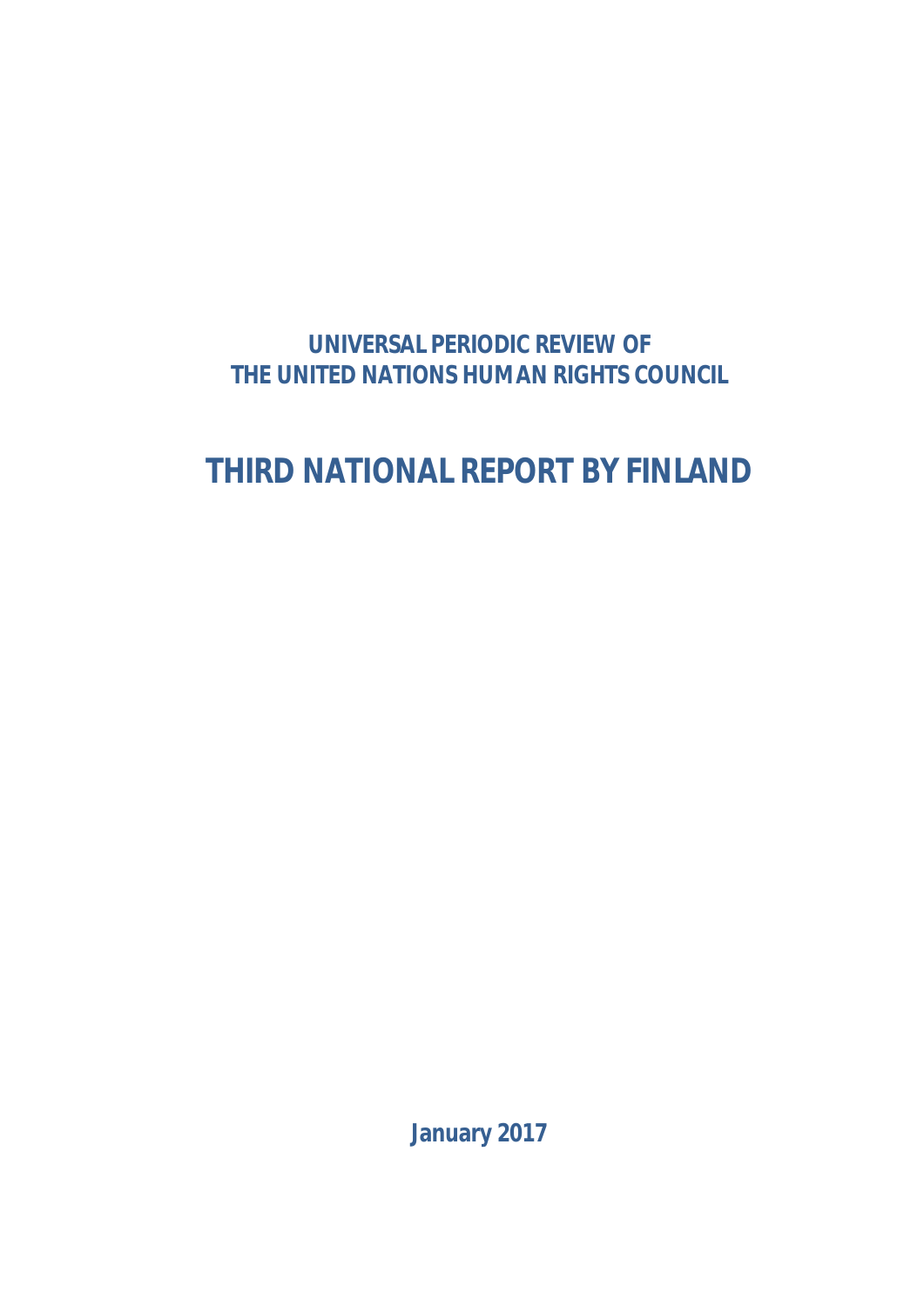# **CONTENTS**

| B. IMPLEMENTATION OF RECOMMENDATIONS FROM THE PREVIOUS CYCLE 3                              |  |
|---------------------------------------------------------------------------------------------|--|
| THE GOVERNMENT'S OBJECTIVES TO STRENGTHEN THE FULFILMENT OF HUMAN RIGHTS 3                  |  |
|                                                                                             |  |
|                                                                                             |  |
|                                                                                             |  |
|                                                                                             |  |
|                                                                                             |  |
|                                                                                             |  |
|                                                                                             |  |
| Measures to combat hate speech, extremist movements and violent extremism  8                |  |
|                                                                                             |  |
|                                                                                             |  |
|                                                                                             |  |
|                                                                                             |  |
|                                                                                             |  |
|                                                                                             |  |
|                                                                                             |  |
|                                                                                             |  |
|                                                                                             |  |
|                                                                                             |  |
|                                                                                             |  |
| D. ACHIEVEMENTS AND GOOD PRACTICES - CHALLENGES AND LIMITATIONS  16                         |  |
|                                                                                             |  |
|                                                                                             |  |
|                                                                                             |  |
|                                                                                             |  |
|                                                                                             |  |
|                                                                                             |  |
| ALTERNATIVES TO REMAND IMPRISONMENT AND PLACEMENT IN PRISONS INSTEAD OF POLICE FACILITIES19 |  |
|                                                                                             |  |
|                                                                                             |  |
| E. CHALLENGES, AND SUPPORT FROM THE INTERNATIONAL COMMUNITY 21                              |  |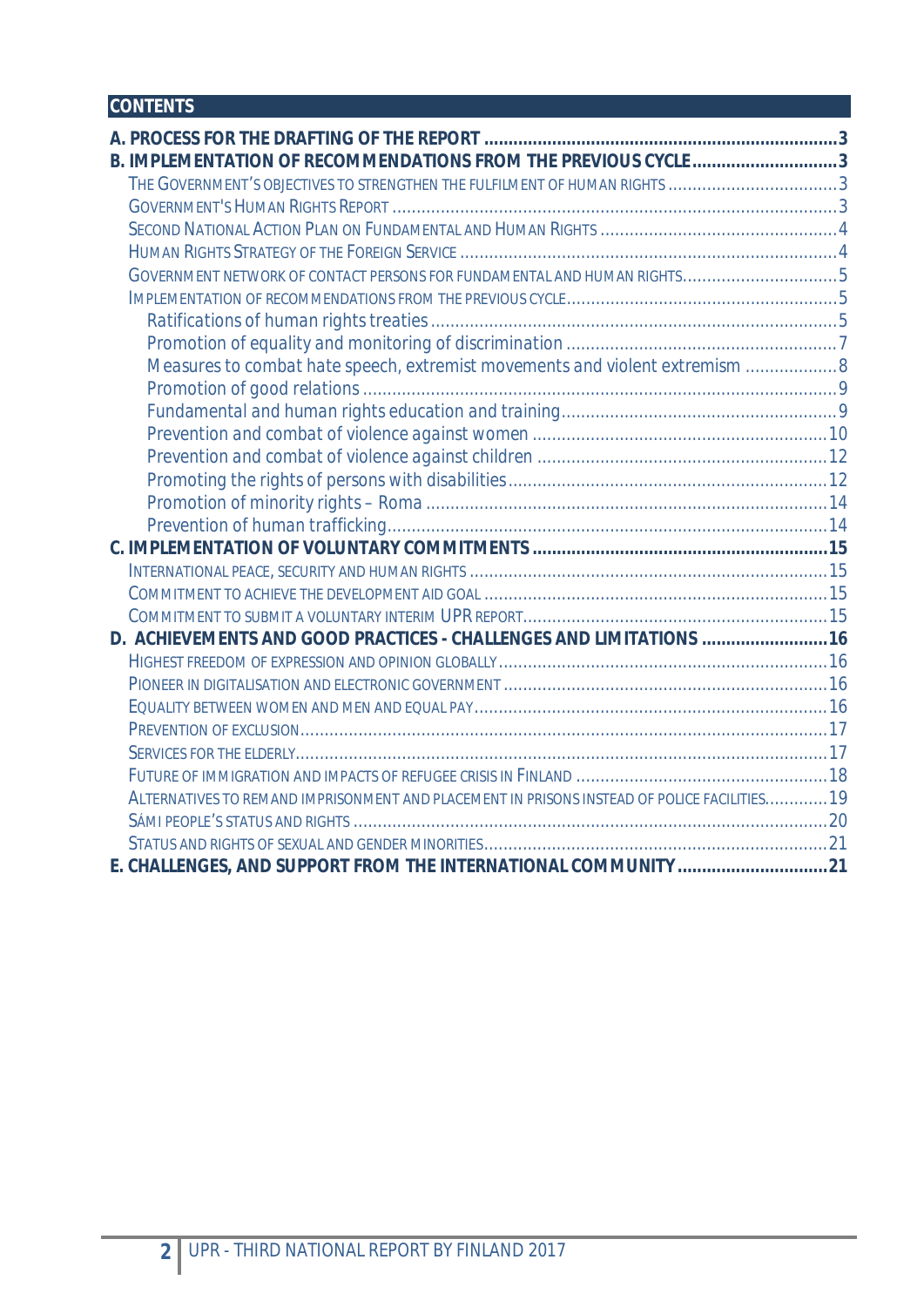#### **A. PROCESS FOR THE DRAFTING OF THE REPORT**

1. The Ministry for Foreign Affairs drafted and coordinated Finland's third National Report for the Universal Periodic Review and finalised it jointly with other Ministries.

2. Drafting the report simultaneously with the second National Action Plan on Fundamental and Human Rights offered Finland an opportunity to assess the national human rights situation comprehensively and to discuss it openly with civil society. The overseers of legality, the special ombudsmen, advisory boards and non-governmental organisations studied the defects in the full realisation of fundamental (constitutional rights enjoyed equally by all individuals) and human rights and the related challenges, proposing the Government measures to improve the situation. The Action Plan responds to these proposals with many projects. In preparing the Action Plan, numerous stakeholders, e.g. NGOs, were consulted in December 2015 and February and September 2016. The preparatory material was also used for drafting the UPR report.

3. In December 2016, the Ministry for Foreign Affairs circulated the draft UPR report for comment to more than 130 stakeholders, including public authorities, the supreme overseers of legality and the special ombudsmen, advisory boards, the Association of Finnish Local and Regional Authorities, the Sámi Parliament, the churches and religious congregations, and numerous NGOs.

4. At a meeting held in December 2016 at the Ministry for Foreign Affairs, NGOs commented on the draft report.

5. Attention is called to the Universal Periodic Review and Finland's preparations for it through the social media and the website of the Ministry for Foreign Affairs.

### **B. IMPLEMENTATION OF RECOMMENDATIONS FROM THE PREVIOUS CYCLE**

**The Government's objectives to strengthen the fulfilment of human rights** 

6. In 2017 Finland celebrates its 100th anniversary of independence. Prime Minister Juha Sipilä's Government, appointed in May 2015, aims to raise the Finnish economy on to a path of sustainable growth and rising employment, and to secure the funding of public services and social security. The Government will implement structural reforms promoting employment, entrepreneurship and economic growth. In the field of wellbeing and health, emphasis will be placed on early support and inclusion, preventive methods and effective customer-oriented service chains across administrative boundaries. The Government aims to strengthen the fulfilment of human rights and to offer people opportunities to make their own choices. It will promote workrelated migration and encourage open debate about migration policy but will not tolerate racism. In implementing the Sustainable Development Goals, it will give special attention to human rights related commitments. The Government will also promote a tolerant and humane national discussion culture.

### **Government's Human Rights Report**

7. In addition to the Government programme, the Government's Human Rights Report 2014 is another key instrument steering the implementation of human rights policies. The report addresses both Finland's international human rights activities and the implementation of fundamental and human rights nationally. It emphasises long-term measures to promote equality. Other important principles and objectives in the Government's activities are the coverage and universality of human rights and strong participation rights for civil society. In its own activities,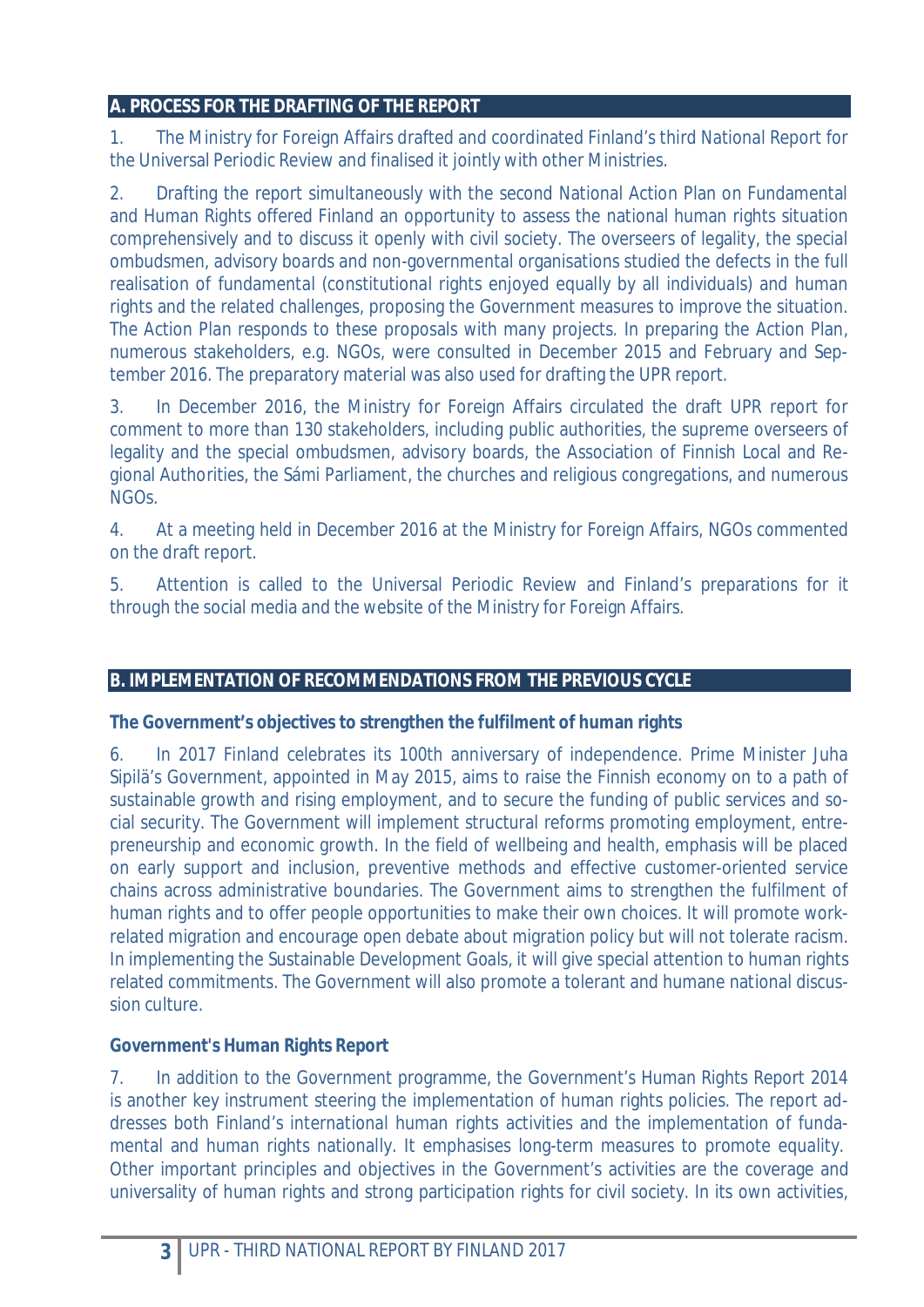the Government is committed to zero tolerance of racist speech and other hate speech. When drafting the report the Government consulted NGOs, the overseers of legality and other fundamental and human rights experts. Nearly one thousand people answered a fundamental and human rights questionnaire published at the *Otakantaa.fi* website for public participation.

8. During the current electoral term the Government will not issue a new human rights report. The intervals between such reports will be prolonged, for future reports should direct the main outlines of fundamental and human rights activities over a longer term.

**Second National Action Plan on Fundamental and Human Rights** 

9. The second National Action Plan on Fundamental and Human Rights for 2017–2019 aims to promote these rights by concrete measures. Furthermore, it aims at consistency in fundamental and human rights policies both nationally and internationally.

10. In preparing the Action Plan the Government examined the recent recommendations given to Finland by international and regional treaty monitoring bodies and other human rights mechanisms, including the UPR process, and international case law concerning Finland. Moreover, the Action Plan is based on the independent evaluation of the previous Action Plan, the Government Programme, the Government's Human Rights Report and the opinions expressed by Parliament when reading the latter. The supreme overseers of legality, the special ombudsmen, authorities and NGOs have also been heard.

11. The first Action Plan, for 2012–2013, was cross-administrative, covered the entire Government and contained 67 separate projects to enhance the fulfilment of fundamental and human rights. The independent evaluation of the Action Plan considered it a significant step in developing the national human rights architecture. It was considered to increase transparency in the Government's human rights activities and to bring different stakeholders together to discuss major fundamental and human rights problems in Finland. However, the evaluation criticised the Action Plan for incoherence and recommended that the next one should focus on selected themes of fundamental and human rights, to better promote the fulfilment of such rights.

12. The new Action Plan, taking account of the criticism and recommendations, focuses on fundamental and human rights education, equality and non-discrimination, the right of individuals and groups to self-determination, and fundamental rights and digitalisation. It contains 43 projects under the different ministries. The implementation of the measures is monitored by indicators defined for each measure.

13. The implementation will be evaluated independently when the next electoral term begins. Moreover, independent supervisory authorities, e.g. the special ombudsmen, the Human Rights Centre, its Human Rights Delegation, and NGOs, are important independent supervisors of the implementation.

**Human Rights Strategy of the Foreign Service** 

14. The 2013 Human Rights Strategy of the Foreign Service of Finland defines the elimination of discrimination and greater openness and inclusion as its cross-cutting themes, guiding all activities. Flagship projects based on the themes include strengthening the human rights and participation opportunities of women and girls, and promoting the legally binding effect and fulfilment of economic, social and cultural rights. The Ministry for Foreign Affairs regularly consults with civil society, *inter alia*, through an advisory network of experts on human rights and foreign policy.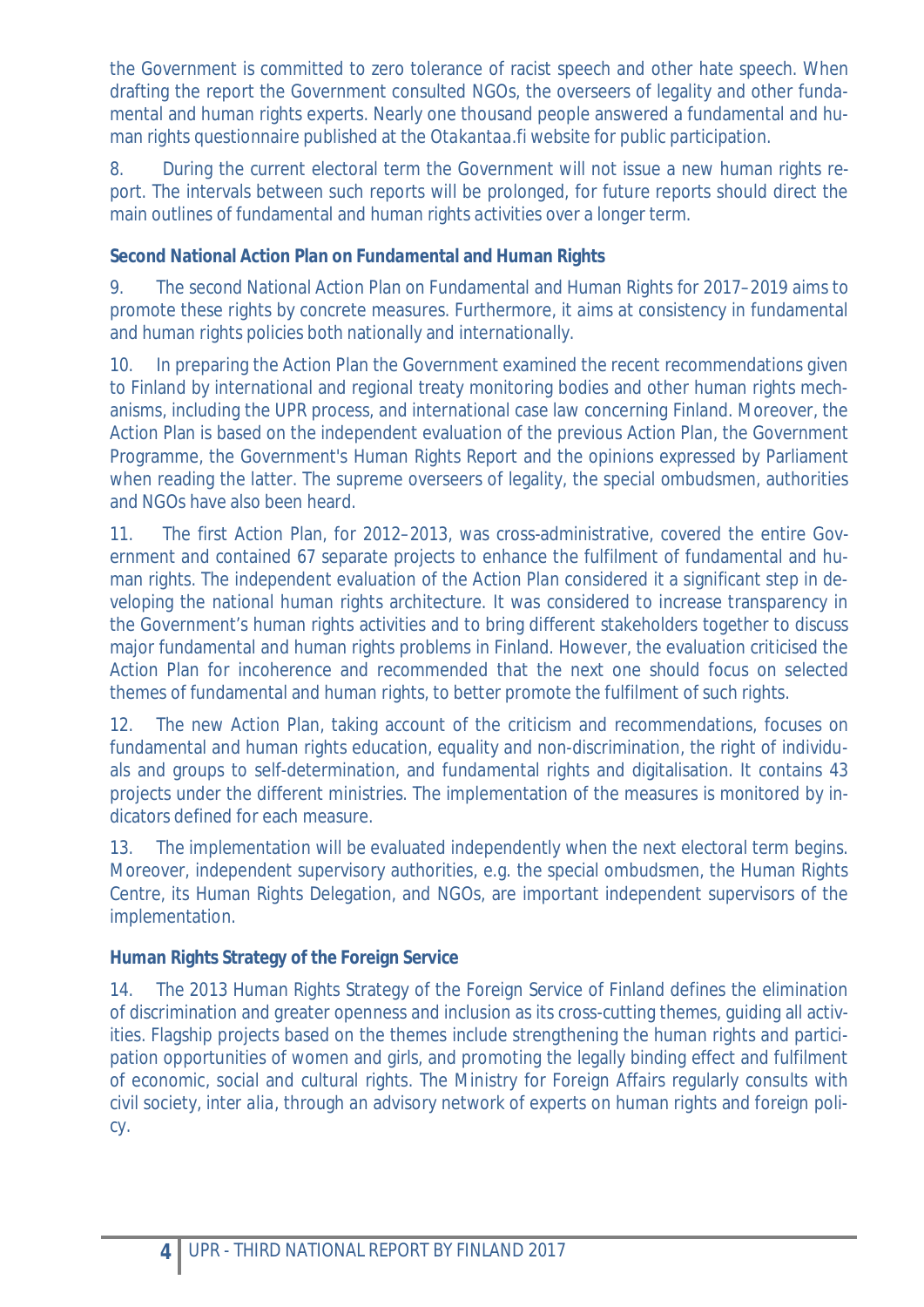**Government network of contact persons for fundamental and human rights** 

15. The Government network of contact persons for fundamental and human rights, founded in 2012 and appointed for a new four-year term in autumn 2015, has established its status and activities. The network monitors the national fundamental and human rights situation, compliance with international obligations and the implementation of the Government's fundamental and human rights policy. It is also mandated to prepare the second National Action Plan on Fundamental and Human Rights and to monitor its implementation.

16. The network consists of representatives of ministries and experts from the Human Rights Centre and the offices of the supreme overseers of legality, i.e. the Parliamentary Ombudsman and the Chancellor of Justice of the Government.

17. The network will consider the new UPR recommendations to Finland and monitor their implementation.

**Implementation of recommendations from the previous cycle** 

18. Under the Constitution of Finland, public authorities must guarantee the observance of fundamental and human rights. The Constitution requires that public authorities guarantee actively the observance of these rights even despite significant changes in the operating environment.

19. After the previous UPR review of Finland, both economic problems and the exceptional influx of asylum-seekers have influenced the setting for realising fundamental and human rights. Moreover, major structural reforms are going on e.g. in social welfare and health care, and local and regional government. The main objective of the social welfare and health care reform is to narrow gaps in health and wellbeing and to promote equality.

20. Of the 78 recommendations of the second UPR round, Finland accepted entirely 71 and partly four and abstained from responding to three. The implementation of the entirely or partly accepted recommendations has produced progress in many respects.

21. The Government network of contact persons for fundamental and human rights has examined the recommendations. In 2014 Finland assessed the implementation situation comprehensively and submitted a voluntary interim implementation report to the Human Rights Council.

22. The recommendations were used in preparing the second National Action Plan on Fundamental and Human Rights, e.g. as a normative basis for its projects.

# *Ratifications of human rights treaties*

23. Finland has implemented most recommendations to ratify human rights treaties. It has ratified nearly all central human rights treaties of the UN and the Council of Europe, ensuring that the national legislation complies with the objectives and goals of the treaties before they become effective nationally. To strengthen the legal protection of individuals, Finland has accepted optional protocols permitting individual communications.

24. The Optional Protocol to the Convention on the Rights of the Child on the sale of children, child prostitution and child pornography took effect in Finland in July 2012, and the Council of Europe Convention on Action against Trafficking in Human Beings in September 2012.

25. The Optional Protocol of the International Covenant on Economic, Social and Cultural Rights entered into force in Finland in April 2014. Finland recognized the competence of the Committee to receive and consider communications from both individuals and States Parties, and its competence for the inquiry procedure.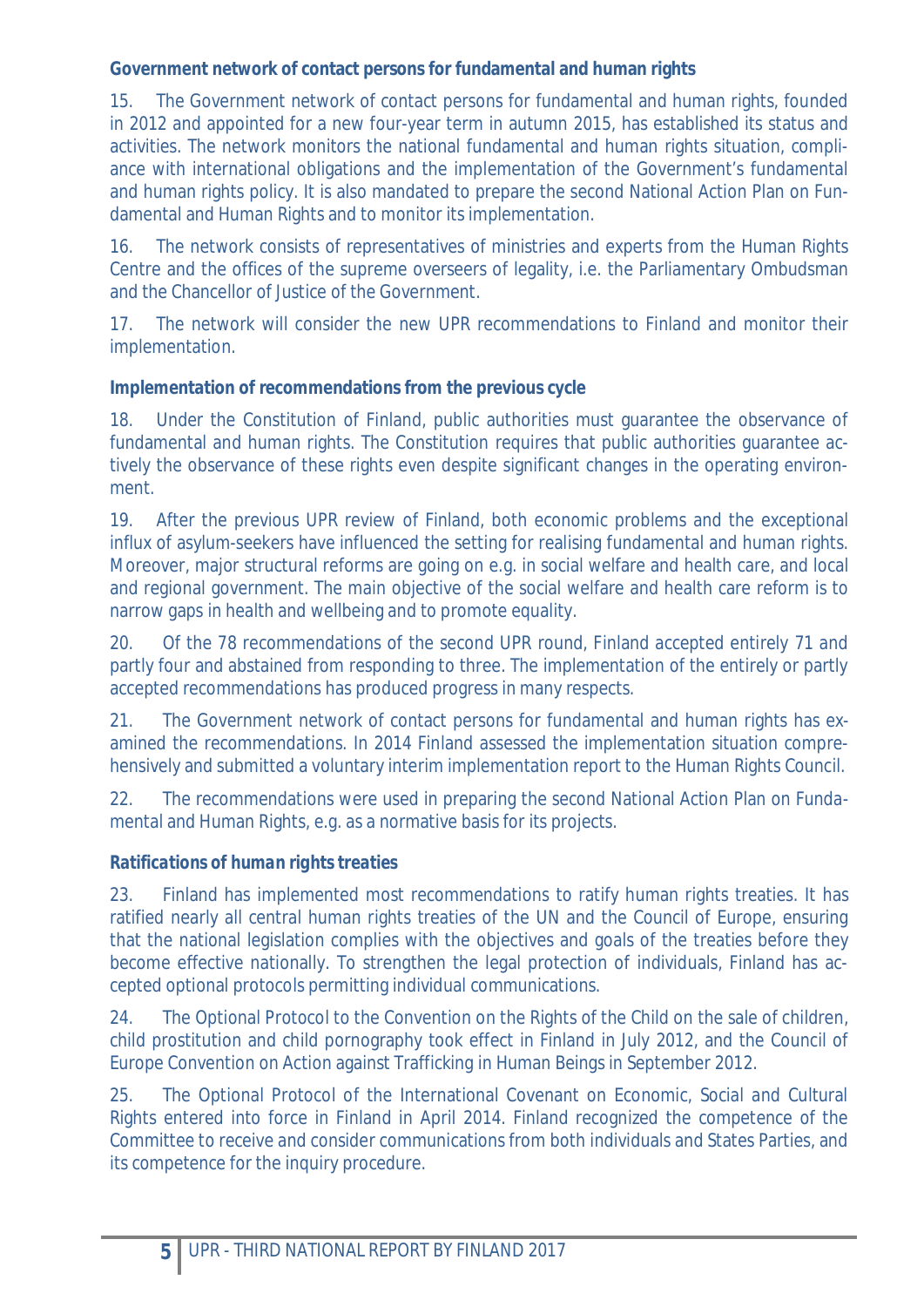26. The Optional Protocol to the Convention against Torture and other Cruel, Inhuman or Degrading Treatment or Punishment took effect in Finland in November 2014. The Parliamentary Ombudsman was designated as the national preventive mechanism under the Protocol. Under the Parliamentary Ombudsman Act, the Ombudsman already had the special duty of inspecting closed institutions and overseeing the treatment of the inmates. However, the Optional Protocol brought several new elements and requirements to the inspections. The competence of the national preventive mechanism also extends to other private entities maintaining places where persons deprived of their liberty are or may be kept in detention at an authority's order or request or with its consent or contribution.

27. The Council of Europe Convention on preventing and combating violence against women and domestic violence (the Istanbul Convention) took effect in Finland in August 2015. The Committee for combating violence against women and domestic violence started operating at the beginning of 2017. It is responsible for coordinating, implementing, monitoring and evaluating principles and actions to prevent and combat all forms of violence within the scope of the Convention. The Committee will prepare a plan for implementing the Convention.

28. The Optional Protocol to the Convention on the Rights of the Child on a Communications Procedure entered into force in Finland in February 2016. The individual communications procedure strengthens the status of both complainant children and other children, and the status of children's rights as legally binding human rights. The Ombudsman for Children and NGOs have repeatedly highlighted the need to develop child-friendly legal remedies.

29. The Convention on the Rights of Persons with Disabilities and its Optional Protocol took effect in Finland in June 2016. Its ratification required legislative amendments e.g. in the Municipality of Residence Act, the Social Welfare Act and the Act on Special Care for the Mentally Handicapped.

30. To comply with the requirements of Article 33 of the Convention, Finland has developed structures for implementing the Convention and monitoring the implementation. The national focal points under the Convention are the Ministry for Foreign Affairs and the Ministry of Social Affairs and Health. A new Advisory Board for the Rights of Persons with Disabilities was appointed in January 2017. It replaces the earlier National Council on Disability. The Advisory Board operates as a coordination mechanism under the Convention. Its members represent ministries, persons with disabilities or their family members, regional and local government, and labour market organisations. The term of the first Advisory Board will expire in April 2019. The national human rights institution, consisting of the Human Rights Centre, its Human Rights Delegation and the Parliamentary Ombudsman, is an autonomous and independent structure that works to promote, protect and monitor the national implementation of the Convention. In June 2016 a human rights committee of persons with disabilities was established as a permanent division under the Human Rights Delegation for the inclusion and participation of these persons and their representative organisations.

31. The Government is drafting a proposal to Parliament to accept the International Convention for the Protection of All Persons from Enforced Disappearance. The Government proposes that Finland should recognise the competence of the Committee on Enforced Disappearances in full.

32. The Government is not ratifying the International Convention on the Protection of the Rights of All Migrant Workers and Members of Their Families and, therefore, will not implement the related recommendations. Finnish law makes no distinction between migrant workers and other immigrants. The same constitutional rights and ratified human rights instruments protect all. Their eligibility for social security is based either on employment or residence in Finland. In addition to the national social security legislation, social security agreements concluded by Fin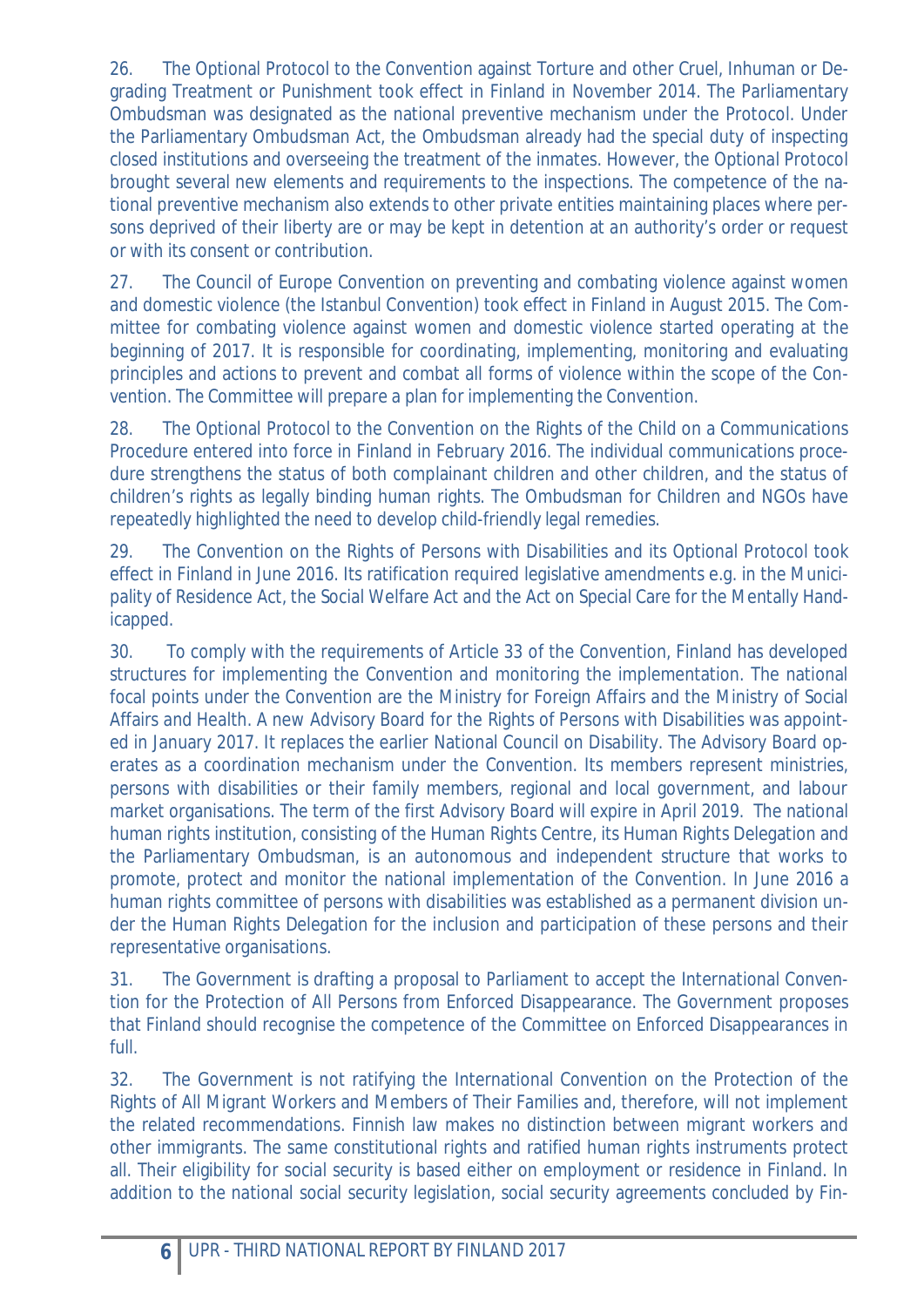land and the European Union's social security legislation – all including the obligation of equal treatment – influence the status of foreign employees.

33. ILO Convention No. 189 concerning Decent Work for Domestic Workers entered into force in Finland in January 2016. When ratifying it, Finland had to repeal the Act on the Employment of Household Workers and to ensure household workers equal treatment to the extent possible.

34. In November 2014 the Government submitted to Parliament a proposal to accept ILO Convention No. 169 concerning Indigenous and Tribal Peoples in Independent Countries. The consideration of the proposal was deferred to the next electoral term, to the current Parliament. The national solution presented in the proposal will enhance the rights of the Sámi to participate in the planning of and decisions on the use of State-owned lands and waters in the Homeland, and their right to use these areas for practicing, maintaining and promoting Sámi culture. An international comparative legal study commissioned by the Government concerning the rights of indigenous peoples was completed in January 2017. The study provides elements for continued discussion about the Convention.

35. At the end of 2016 the delegations of Finland, Norway and Sweden achieved a preliminary result in the negotiations on a Nordic Sámi Convention. The Convention, negotiated jointly with representatives of the three States' Sámi Parliaments, enhances the status of the Sámi as an indigenous people and strengthens and consolidates their rights and cross-border cooperation.

# *Promotion of equality and monitoring of discrimination*

36. Finland received many UPR recommendations to enhance anti-discrimination action. As response, the Government has taken specific legislative and other measures.

37. The new Finnish non-discrimination legislation took effect in January 2015. The reform strengthened the legal protection of victims of discrimination, enlarged the scope of prohibitions of discrimination and expanded the obligations to promote equality. The new Non-discrimination Act defines the forms of prohibited discrimination and the supervision of compliance with the Act. It obligates authorities, employers and providers of education and training to promote equality. The Act applies to all public and private activities, excluding private life, family life and religious worship. The Act on Equality between Women and Men prohibits discrimination based on gender, gender identity and gender expression.

38. The new Non-Discrimination Ombudsman and National Non-Discrimination and Equality Tribunal started operating at the beginning of 2015. The Ombudsman can be contacted in cases of experienced or observed discrimination based on age, origin, nationality, language, religion, belief, opinion, political activity, trade union activity, family relationships, state of health, disability, sexual orientation or other personal characteristics. The Ombudsman is also responsible for promoting the conditions, rights and position of groups at risk of discrimination, e.g. aliens. Furthermore, the Ombudsman supervises the removal of aliens from Finland and acts as the National Rapporteur on Trafficking in Human Beings. The Tribunal is an autonomous and independent legal protection body appointed by the Government to provide legal remedies to anyone who has experienced discrimination or related prohibited victimisation.

39. The Non-discrimination Act also obligates different actors to assess and promote the realisation of equality. Authorities, providers of education and training and large employers must have prepared equality plans under the Act by 2017. The Non-Discrimination Ombudsman and occupational safety and health authorities supervise equality planning.

40. Since 2008, especially the national discrimination monitoring system has collected information to study the manifestation of discrimination experienced by different population groups in different sectors of life. The information describes not only experienced but also suspected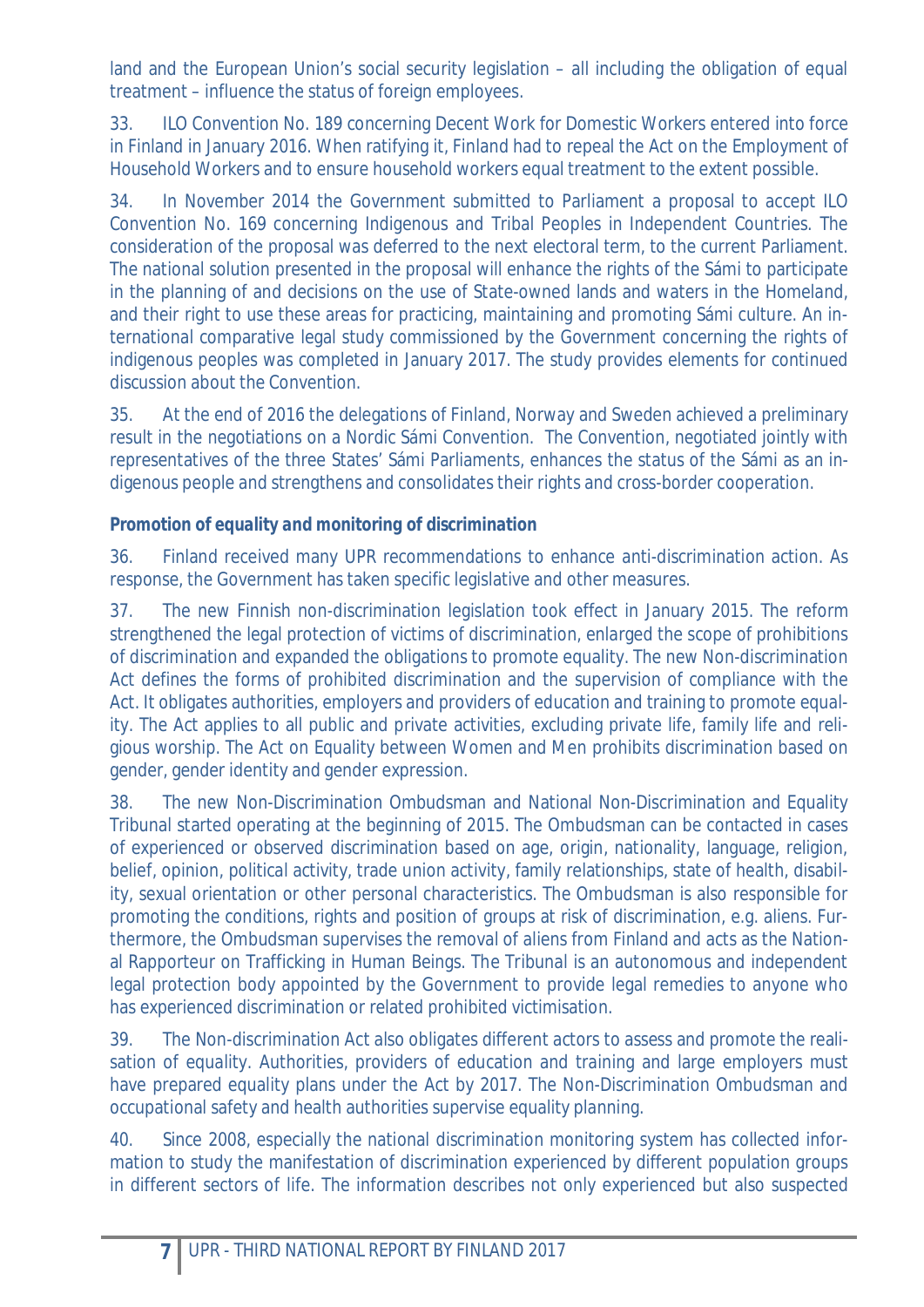discrimination known to authorities, related cases adjudicated by courts, and hate speech and hate crime. In 2015 the implementation of the monitoring system was transferred from the Ministry of the Interior to the Ministry of Justice. The three-tier system consists of (1) collecting upto-date discrimination information and research and publishing it at a specific website, (2) an annual discrimination study, and (3) a report on discrimination in Finland published once every electoral term (4 years). Both the monitoring system and the annual hate crime study produce information about discrimination against minorities. Such information is also received from separate studies by other stakeholders, e.g. the European Union Agency for Fundamental Rights, and from Eurobarometer surveys.

41. In 2014 the Ministry of the Interior published a summary of the information collected by the monitoring system. Studies show that many people (approx. 10–15% of the population), especially members of ethnic and religious minorities, sexual and gender minorities and different age groups as well as persons with disabilities, have experienced discrimination.

42. In 2015 the Non-Discrimination Ombudsman considered in all 496 client cases concerning discrimination on grounds prohibited by the Non-discrimination Act. Most cases concerned suspected discrimination based on ethnic origin or disability and related to private services, working life, housing and authorities' services.

43. The national action programme to combat discrimination, funded by ministries and the European Commission, was carried out in 2007–2015 with a number of measures to combat discrimination and to promote equality.

# *Measures to combat hate speech, extremist movements and violent extremism*

44. Economic problems, uncertainties resulting from rapid changes in society and the refugee crisis have created a fertile breeding ground for hostile speech, extreme attitudes and sharp polarisation in Finland and elsewhere in Europe. Hate speech targets different population groups, minorities and individuals. It undermines the foundations of trust and safety. Hate speech and experience of threat have already triggered negative, in extreme cases even violent, behaviour against immigrants and diversity in general.

45. Research information exists in Finland about hate speech and harassment experienced by different population groups, e.g. members of minorities, foreign nationals, persons with immigrant background and persons with disabilities, and about the impacts of such behaviour. The surveyed groups have encountered harassment or hate speech most in public places, e.g. streets, parks and car parks, and second most on the internet and public discussion forums, especially Facebook. Hate speech and harassment have affected most the surveyed people's general feeling of safety (61%) and mental health (52%), and, among almost one third, undermined confidence in public authorities.

46. The Internal Security Programme adopted in 2012 aims at preventing and solving problems of everyday security.

47. The National Action Plan for the Prevention of Violent Radicalisation and Extremism was adopted in April 2016. Its measures also combat hate speech and prevent hate crime.

48. In September 2016 the Government discussed questions of hate speech, extremist movements and violent extremism. Life of dignity, guaranteed to everyone, means that no-one needs to encounter violence, threat or hostility. The Government decided to ensure efficient intervention in hate speech in future before more serious consequences arise. This means more efficient prevention, and criminal investigation by the police with emphasis on active revelation of hate speech and intervention in it by investigative means. A rapporteur will be appointed for the pro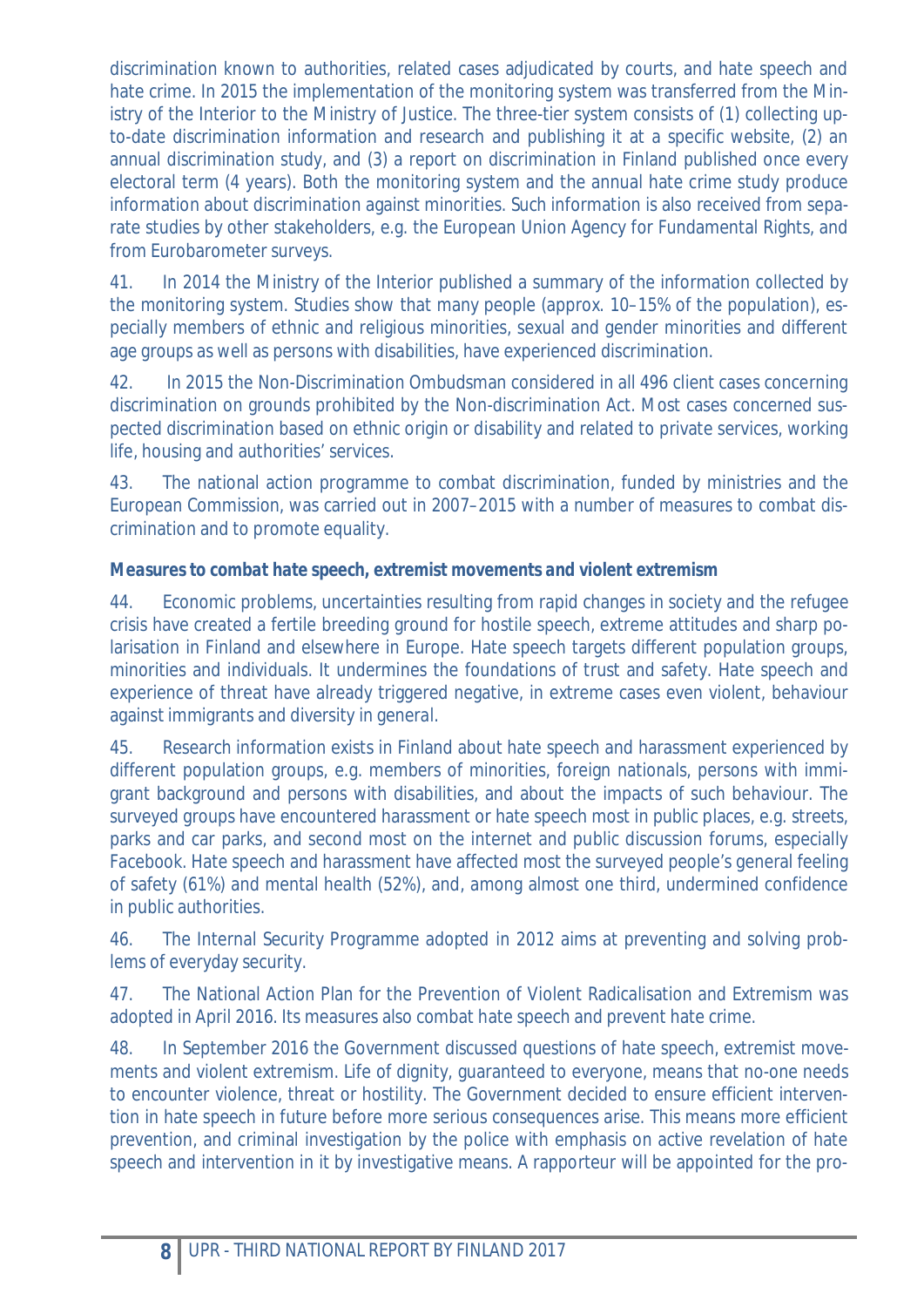ject. The National Action Plan on Fundamental and Human Rights, too, includes measures to prevent hate speech on the internet and to intensify the combat against hate crime.

49. In autumn 2016 a working group appointed by the National Police Board mapped the current situation of hate speech and hate crime and issued its final report, including measures for improved activities. It proposed that the police increase their visible and preventive activities in the social media. A group focusing on combat against punishable hate speech and hate crime will be established under Helsinki Police Department. The group will have national responsibility while the virtual community policing of police departments will be strengthened.

50. In May 2016 the Ministry of Education and Culture launched an extensive Action Plan, *Meaningful in Finland*, to prevent hate speech and racism and to foster social inclusion. It contains ten measures for such areas as training of teaching staff, youth work, sports and dialogue between religions.

51. Finland has participated in the European Union's two-year *Good Practice* project to build up the capacity of the police and prosecutors to identify and deal with hate crime. The project has also extensively addressed hate speech issues, closely connected with hate crime.

52. In 2015 all parliamentary parties signed the Charter of European Parties for a Non-Racist Society, at the joint initiative of the Finnish League for Human Rights, the Non-Discrimination Ombudsman and the Advisory Board for Ethnic Relations. Thus the parties committed themselves to defending human rights, rejecting all forms of racist violence and incitement to racial hatred and harassment.

# *Promotion of good relations*

53. In February 2016 the Government appointed the Advisory Board for Ethnic Relations (ETNO) for the sixth four-year term. Assisted by seven regional Advisory Boards for Ethnic Relations, ETNO fosters dialogue and cooperation between immigrants, ethnic minorities, public authorities, political parties and NGOs.

54. The Ministry of Justice has launched a project, *TRUST,* to promote good relations between different population groups in seven localities where asylum-seekers are staying. This pilot project is intended to develop models for increasing local interaction, strengthening the feeling of safety and increasing inclusion and positive attitudes. The project trains asylum-seekers, staff and volunteers working at reception centres, and staff of local authorities. On that basis, model trainings are designed, also for use by other stakeholders in future. After the training stage the *TRUST* project will study attitudes between different population groups in the pilot localities and launch development projects jointly with local stakeholders.

### *Fundamental and human rights education and training*

55. During the previous review, Finland received recommendations to promote human rights education and training. The Government emphasised its commitment to such education and training, especially for different professional groups, clarifying in that context the autonomy of the Finnish higher education system: universities and vocational teacher education institutions develop their curricula independently. Fundamental and human rights education and training is now one key theme in the National Action Plan on Fundamental and Human Rights.

56. In 2014 the Human Rights Centre, part of the national human rights institution, published an extensive report on the implementation of human rights education and training in the Finnish education system. This first actual study of the amount, extent and quality of such activities ever conducted in Finland contains a situational overview and concrete proposals for measures in all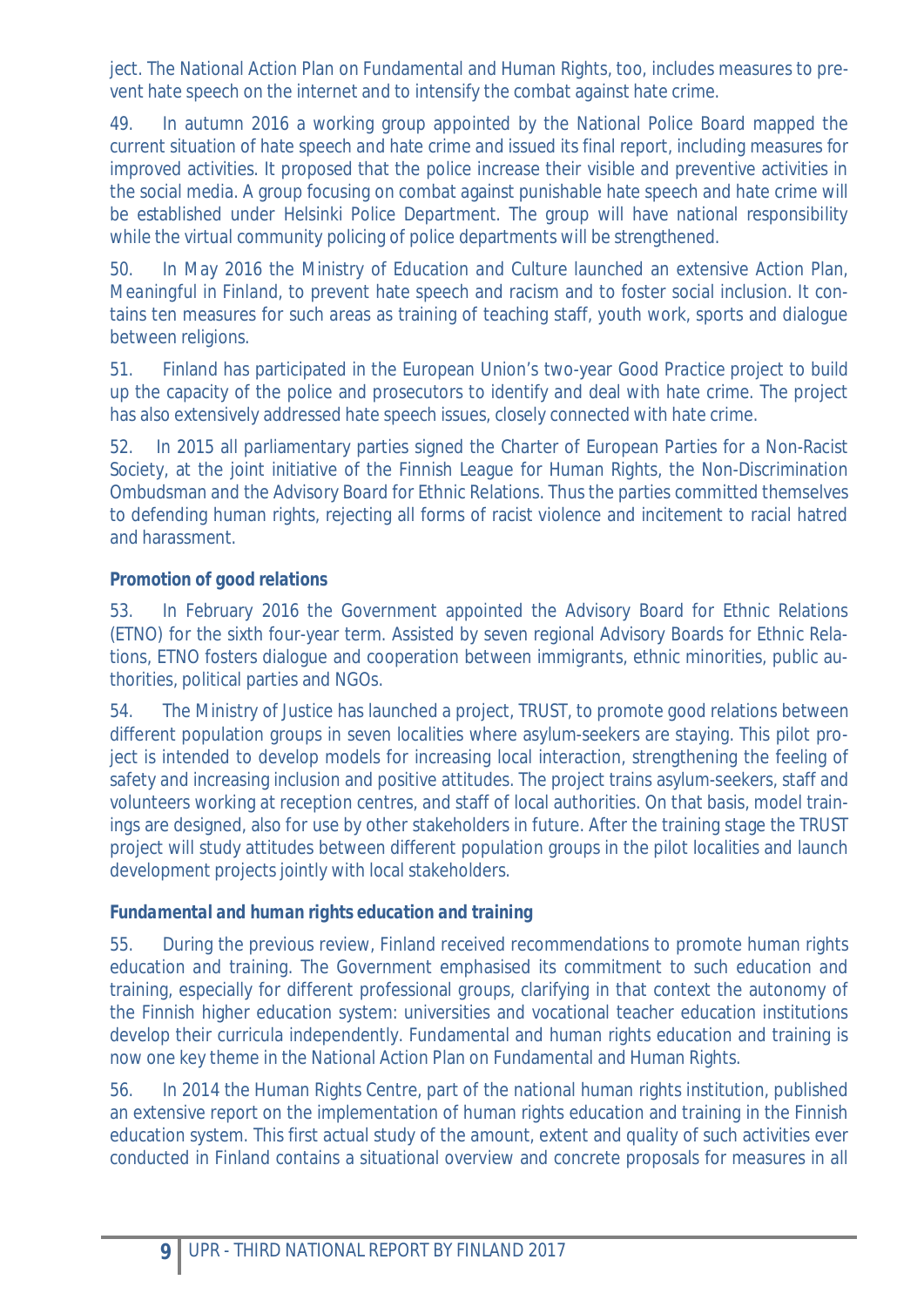educational sectors, from early-childhood to higher education and further education of officeholders.

57. The study indicates that inconsistency and lack of methodicalness are typical problems in human rights education and training. The implementation depends too much on the interest and activity of individual teachers, educators and providers, and human rights are not always taught as binding norms of international law. The worst deficiencies relate to the education of teachers, educators, officials and office-holders.

58. Recommendations of the Human Rights Delegation to enhance human rights education and training were published together with the study. They proposed e.g. that the Government prepare an action plan for such activities.

59. The Government aims to increase fundamental and human rights issues in the training of its new officials and arranges a separate related lecture course for government officials. Many ministries already provide internal training on these rights. Especially measures under the National Action Plan on Fundamental and Human Rights related to equality and the right to selfdetermination now include training on such rights for local officials.

60. Finland has well-functioning structures of education. The new national core curricula for basic and upper secondary education take account of fundamental and human rights more comprehensively than before in the value basis, overall objectives and contents of the education, with a pupil-oriented approach. The core curricula are becoming effective gradually since autumn 2016. Some contents dealing with fundamental and human rights are already taught in teacher education, and different teaching materials are abundantly available.

61. One objective of the Government Action Plan for Gender Equality 2016–2019 is to raise awareness of equality in early childhood and other education. Measures under the Action Plan include gender and equality sensitive contents and methods in the basic and further education of teachers, educators and guidance counsellors, support equality planning in comprehensive schools and institutions of secondary education, and strengthen the training of experts of employment and industrial policy administration on eliminating gender-based segregation in the labour market.

# *Prevention and combat of violence against women*

62. One priority of Finland's international human rights policy is to prevent and combat violence against women. In 2016 Finland was the seventh biggest funder of UN Women and the biggest funder of the Council of Europe fund for combating violence against women. Finland also supports the reinforcement of the rights and status of women and especially girls, e.g. through Unicef.

63. Violence against women is one of the worst human rights problems in Finland. The comprehensive survey of such violence published by the European Union Agency for Fundamental Rights in spring 2014 showed that Finland is one of the three EU Member States with the highest percentage (30%) of women who have experienced physical and/or sexual violence by a former or current partner. The EU average is 22%. In Finland 33% of women have encountered such violence by a non-partner since the age of 15. The EU average is 22%. Finland is also one of the three Member States with the highest percentage (53%) of women with experience of psychological violence by a (current or former) partner. In Finland 71% of women have experienced sexual harassment since the age of 15. This percentage, too, is among the highest within the EU.

64. Having received, during the previous UPR round, many recommendations to prevent and combat violence against women, Finland has implemented them by different measures. The prevention and combat of such violence is one priority of the current Government Action Plan for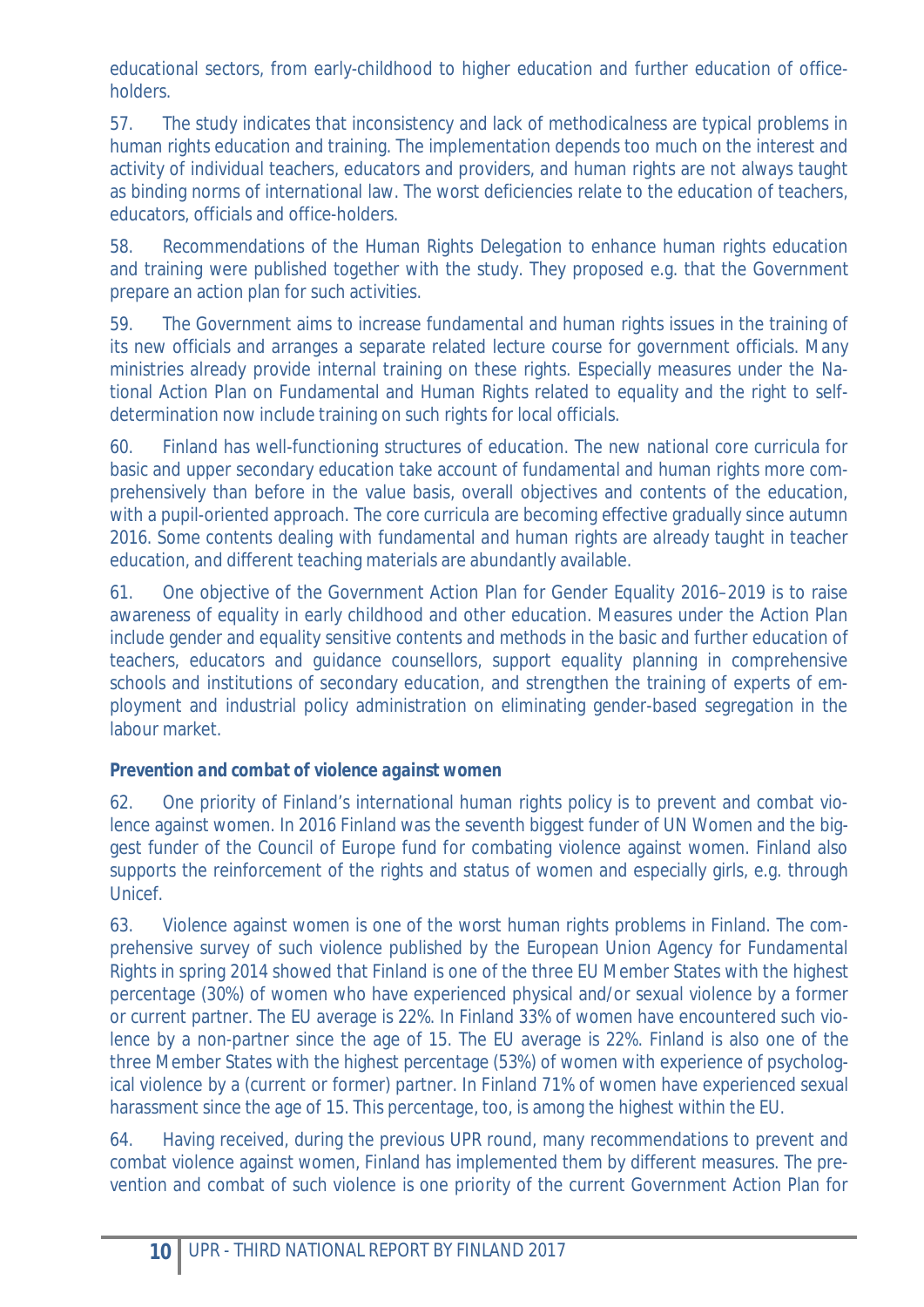Gender Equality. The purpose is to ensure the implementation of the Istanbul Convention and the provision of specific social and health services to both victims and perpetrators of violence against women and domestic and intimate partner violence.

65. Sexual offences legislation was amended significantly in 2010–2014. In practice, also considering the earlier amendments, Chapter 20 of the Criminal Code concerning sexual offences has been completely revised since taking effect in 1999. Still, despite comprehensive legislation, only few rapes are reported to the police and few reported rapes are prosecuted. When discussing the realization of criminal liability and the legal protection that legislation and case law provide to victims of crime, both experts and the public have criticized penalties e.g. for lenience and an excessive use of the lowest levels of penal scales.

66. Finland has transposed the EU Victim's Directive by means of legislative amendments which took effect in March 2016. The Directive improves the position of victims of crime and requires e.g. the police to identify particularly vulnerable victims and take them into account in their procedures.

67. Shelter services for victims of violence have been available and developed continuously in Finland since the late 1970s. Specific measures to combat violence against women and domestic and intimate partner violence have been taken since the mid-1990s. The latest measure, the Action Plan to Reduce Violence against Women, was implemented in 2010–2015, to tackle such violence proactively by influencing attitudes and behaviour models, to prevent revictimisation, to develop methods to identify and intervene in violence against vulnerable persons, and to improve the knowledge and capability of authorities and professionals to prevent such violence and help its victims. The Action Plan trained 200 key trainers, who in turn trained e.g. local child welfare authorities to identify and intervene in violence against women. A regional anti-violence roadshow in 2016 trained regional stakeholders extensively to intervene in such violence. Nevertheless, an external evaluation of the Action Plan showed that many measures must still be improved and, above all, sufficient resources ensured.

68. The MARAK model was introduced in Finland in 2010 to assist high-risk victims of intimate partner violence and prevent such serious violence. The idea is to prepare, in multi-agency teams, safety plans for real or potential victims to improve their safety. The objective is to end intimate partner violence and its risk and to ensure the necessary assistance to the victim from professionals/authorities after one report, as easily, quickly and simply as possible. At the beginning of 2016 the MARAK model covered more than 90 municipalities. The method has rapidly succeeded in reducing revictimisation.

69. The Act on Reimbursement out of State Funds for Providers of Shelters for Victims of Domestic Violence took effect in January 2015. It aims at guaranteeing comprehensive high-quality shelter services throughout the country for real or potential victims of domestic or intimate partner violence. Finland is one of the few States with statutory State funding for shelters, which are run by trained professionals, free of charge to clients. National quality recommendations exist for shelters.

70. In 2016, a pilot project was launched to develop shelter services for sparsely populated regions. A 24/7 remote shelter unit was opened under another social welfare and health care unit. Psychosocial support was provided from a central shelter through remote access. Since the beginning of 2017, State-funding has made the operations permanent in the region. Similar shelters are being envisaged for other sparsely populated regions.

71. A State-funded 24/7 telephone help-line for victims of intimate partner violence was opened in December 2016.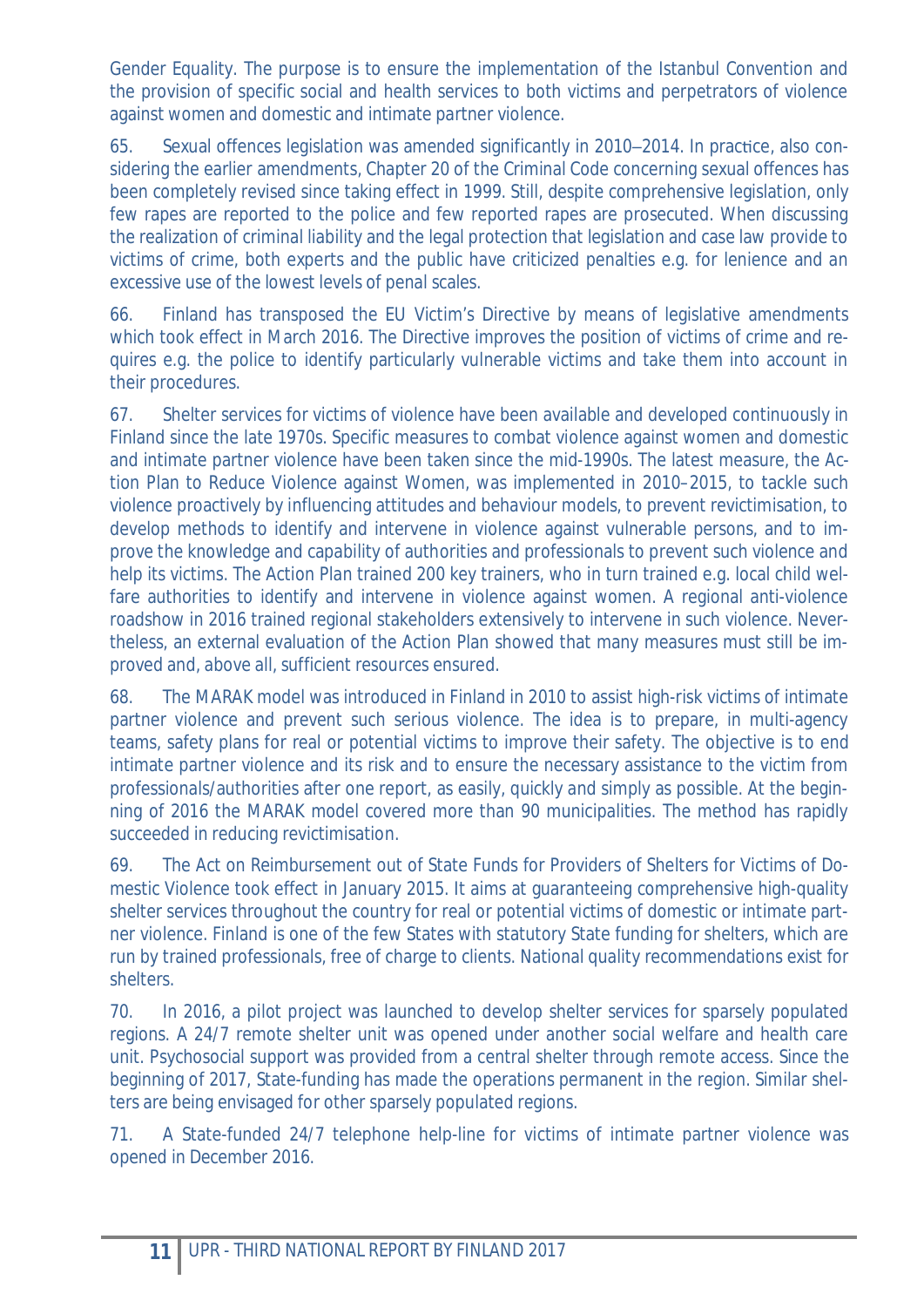72. Since the early 2000s, child health clinics have used a form for identifying violence against women, and the clinic staff has been trained to use the form systematically. The National Institute for Health and Welfare offers social welfare employees web-based training in identifying violence.

73. A guide has been published for hospital districts for creating a treatment chain to assist victims of sexually offensive violence. A support centre is being established to treat such victims. The acute services needed by the victims will be centralised in one unit, which ensures their referral to follow-up treatment and services. The first support centre will start in 2017. The longer term aim is for every university central hospital, throughout the country, to have a similar centre.

# *Prevention and combat of violence against children*

74. Finland prohibited corporal punishment of children by law in 1984. Although disciplinary violence has clearly diminished, every fifth ninth-grader and approximately every tenth sixthgrader still report having experienced such violence. The corresponding percentages for psychological violence are 45% and 27%. The data is based on Child Victim Survey 2017.

75. The National Action Plan against Disciplinary Violence 2010–2015 aimed to strengthen the human dignity of children and to increase mutual respect between children and their parents. Despite good legislation and its implementation, Finland still has much to develop to prevent violence against children and their injuring themselves. A well-functioning and efficient prevention of such violence requires multisectoral and open information transfer and cooperation by different professionals. The Action Plan is followed up by the Programme to Address Child and Family Services, 2016–2018. Its purpose is to raise awareness of domestic, intimate partner and disciplinary violence as phenomena, to influence attitudes, and to develop and network regional know-how on violence prevention via low-threshold services available to family members. Moreover, the know-how of different professionals in intervening in domestic, intimate partner and disciplinary violence will be enhanced.

76. The new Social Welfare Act entered into force in April 2015. It emphasises the timeliness of assistance, improves the basic services and reduces the need for reparative measures. The Act strengthens the right of families with children to services that support their everyday coping – e.g. home-help services, family work, support persons and families, and peer group activities – proactively, also without child welfare clientship. The Act also obligates different professionals concerned about the wellbeing of families and children to refer them to social services and, if necessary, to contact social welfare professionals together with the parent and/or the child. Where necessary, professionals are also obliged to notify social or child welfare authorities of any concern about a child's wellbeing, even without the client's consent. The Child Welfare Act was also amended. Since April 2015, notwithstanding secrecy provisions, professionals obligated to give child welfare notifications have also been obliged to notify the police directly of any suspected offence against a child's life or health.

77. A three-year development project (LASTA) to improve cooperation between the police, the prosecution service, child welfare authorities and health care in situations of suspected violence or sexual abuse against children ended in 2016. The project developed a cooperation model for rapidly mapping the suspected victim's background information and for directing authorities' activities towards responding to the child's and family's need for assistance.

### *Promoting the rights of persons with disabilities*

78. Finland is active in highlighting issues of persons with disabilities in international fora. It supports, both politically and financially, projects to promote the realisation of their rights. These issues are an essential part of Finnish development policy, especially in cooperation with long-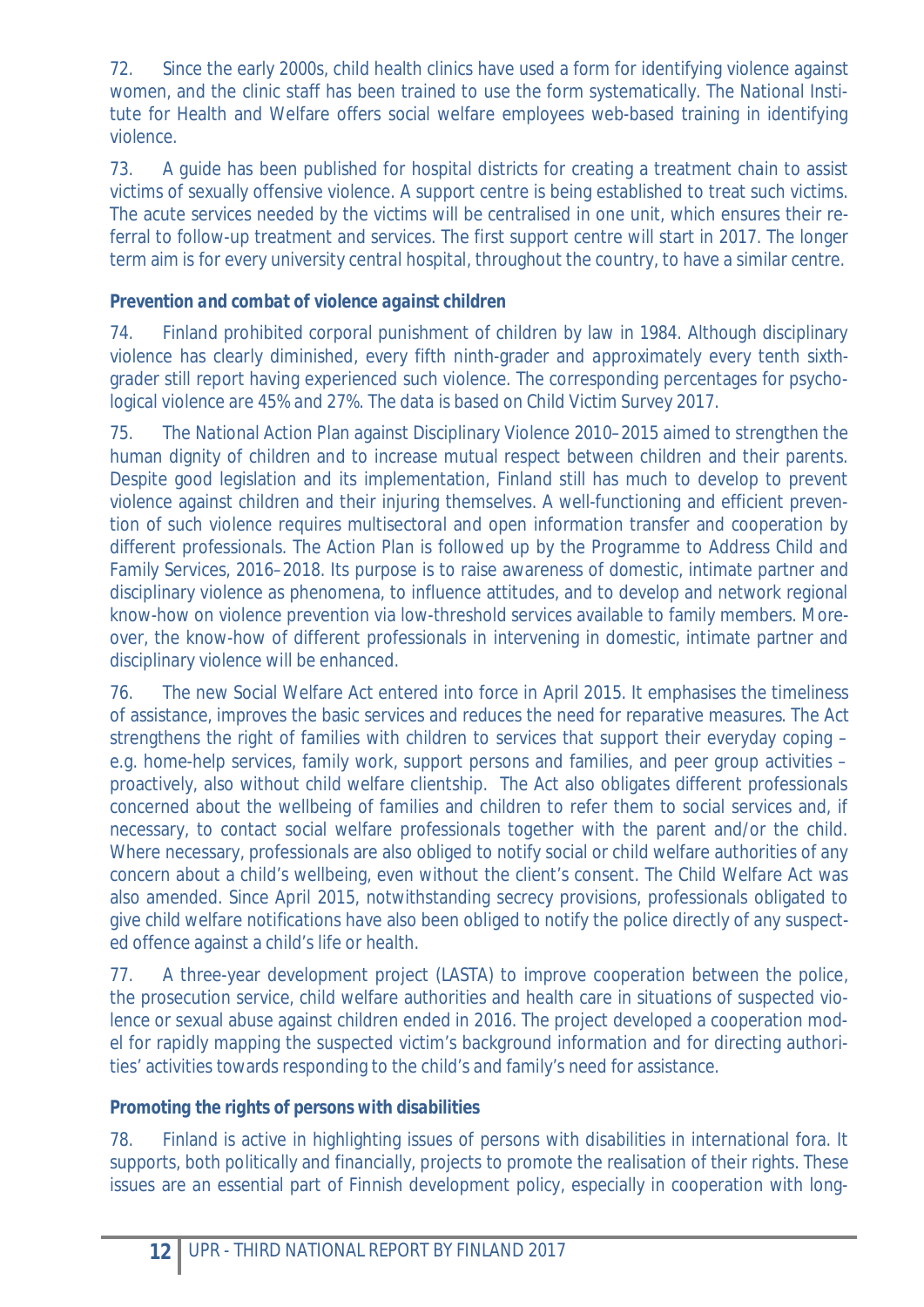time partner countries and regional organisations. Particular attention is paid to multiple discrimination against women and girls. Finland is one of the major funders of the UN Special Rapporteur on the rights of persons with disabilities and the UN Disability Partnership Programme.

79. The Non-Discrimination Ombudsman and the discrimination monitoring system, operating under the Ministry of Justice, have surveyed online in what everyday situations, and to what extent, persons with disabilities experience discrimination and unjust behaviour in Finland. Besides their experience of discrimination generally, such experience in employment, the accessibility of online services, and access to goods and services were examined. A clear majority (64.2%) of the respondents had experienced discrimination during the past year. Over half of them (51.4%) consider the attitudinal climate towards persons with disabilities bad or very bad.

80. When bringing into force the UN Convention on the Rights of Persons with Disabilities, Finland had to revise the Act on Special Care for the Mentally Handicapped. The Act contains new provisions on e.g. strengthening the right to self-determination, supporting independent coping, reducing the use of restrictive measures, preconditions for using them, procedures for decisions on such measures, and intensified supervision by authorities. In 2017, the National Supervisory Authority for Welfare and Health focuses its supervision on the realisation of the right to selfdetermination in the care of persons with intellectual disabilities.

81. In 2010–2015 Finland implemented a housing programme for persons with intellectual disabilities. The intention was to ensure individual housing for such persons moving from either an institution or their childhood home. This includes an accessible and well-functioning dwelling in an ordinary residential environment and sufficient, individual and necessary services and support. The purpose is that no person with intellectual disability should live in an institution after 2020. During the programme, approximately 3,400 dwellings were produced, the use of institutional care decreased more rapidly than before, and the number of long-term clients in institutions for people with intellectual disabilities declined. Finland aims to increase such individual housing options and related supportive services in the future.

82. Finland's Disability Policy Programme 2010–2015 and its measures aimed to safeguard a just position in society for persons with disabilities and to outline the development paths through which to pursue sustainable and responsible disability policy. According to the evaluation of the programme implementation, most measures were completed as planned. Consequently, a positive trend is clearly visible especially in cultural and sports services, education and international cooperation. The programme also strengthened the attention paid to the rights of persons with disabilities in all administrative sectors and increased cross-administrative cooperation on disability issues.

83. The Government is reforming the national disability legislation to consolidate the Disability Services Act and the Act on Special Care for Persons with Intellectual Disabilities into one Act on special services based on disability. The reform aims to increase the inclusion and equality of persons with disabilities. The Act would apply to persons who, because of functional limitations caused by long-lasting disability or illness, need assistance or support indispensably and repeatedly in order to cope in everyday life. The reform will strengthen the right of persons with disabilities and client-orientation, enable them to make their own choices and reinforce inclusion and the use of expertise by experience.

84. Through its key project on career opportunities for people with partial work ability, the Government supports the employment of persons with disabilities and their staying at work.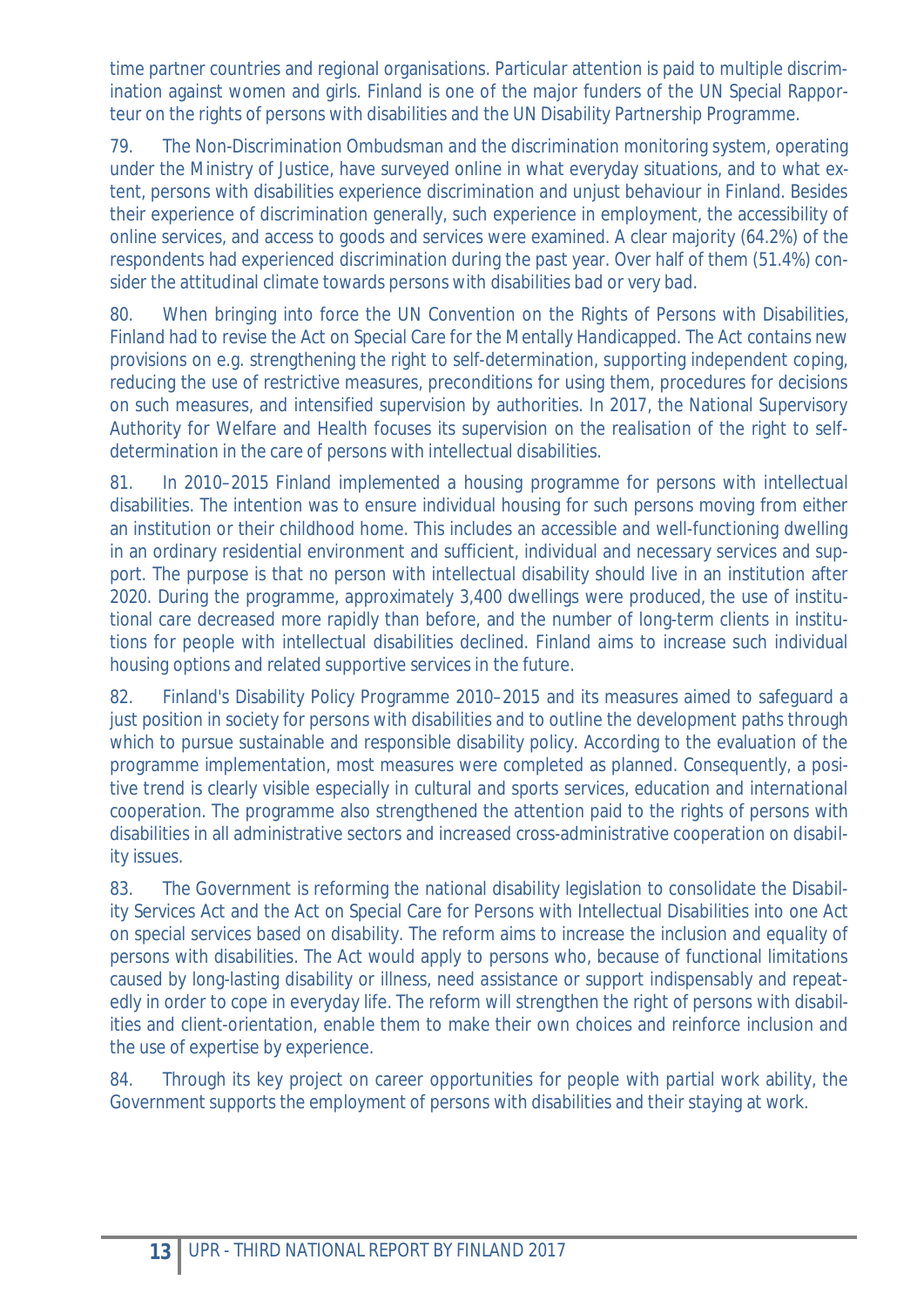# *Promotion of minority rights – Roma*

85. The National Policy on Roma has increased awareness of Roma issues and improved their national coordination. The measures assigned to different responsible ministries have succeeded best, and some have made significant progress, particularly in the educational sector. Especially the school attendance of girls has increased considerably. Local implementation has been more challenging. Particular challenges remain regarding the employment rate and adult education of Roma. An extensive study on the social and health-related wellbeing of Roma is being launched under the Policy. It is expected to produce more information about the needs for development in the social, health and welfare service system to better respond to the special needs of Roma.

86. Consultations with local authorities and organisations as well as national meetings between the Advisory Boards on Romani Affairs illustrate the well-functioning cooperation between Roma, the Government and local authorities. The active participation of Roma in the implementation of the National Policy reflects confidence between the actors. The Finnish practice of involving Roma in decision-making concerning them is another factor behind the confidence. The national Advisory Board on Romani Affairs is an important forum for the inclusion of Roma in national decision-making. It started a new three-year term at the beginning of 2017. Half of the members of the Advisory Board represent Roma.

87. However, a report on discrimination experienced by Roma in Finland, published by the Ombudsman for Minorities (the current Non-discrimination Ombudsman) in 2014, indicates that Roma often face discrimination in all sectors of life. In all 68.7% – an exceptionally high percentage – of all interviewed respondents reported experiences of discrimination in some area of life during the past year. The report also showed that many Roma (77.6%) were willing to change some feature of the Roma culture if it were possible. The results indicate willingness within the Roma community to discuss even difficult topics.

88. The reform of social and health services and regional administration strengthens the participation structures of the Roma themselves and the development of services from their perspective. The number of regional Advisory Boards on Romani Affairs will be increased from four to five and thus improve the local and regional opportunities to participate and influence. In Central Finland, the first Roma centre of excellence on social welfare and health care is being established. The aim is to establish a centre to develop culture-sensitive social and health services, to train staff in that sector and to enhance project know-how nationwide.

89. A number of regional and nationwide projects have been launched under the National Policy on Roma, especially in the fields of education and training, employment, social and health services and the maintenance of culture.

# *Prevention of human trafficking*

90. The Government continue responding to the recommendations to prevent human trafficking by a National Plan of Action against Trafficking in Human Beings 2016–2017, adopted in October 2016. The Plan of Action, prepared on a broad basis, contains nine measures, with one or more responsible ministries designated for each, including the following: to develop the coordination of and national cooperation on anti-trafficking activities and to enhance outreach work for victims of trafficking, their identification and assistance to them.

91. NGOs are annually informed about tens of cases where a person residing in Finland is forced into marriage. In January 2017 the Government launched a new project to collect information about forced marriage as a phenomenon and thus to ensure that authorities cooperate and ensure access to criminal proceedings appropriately also in matters concerning forced marriage. Under the Criminal Code of Finland, forced marriage is punishable as ordinary or aggravat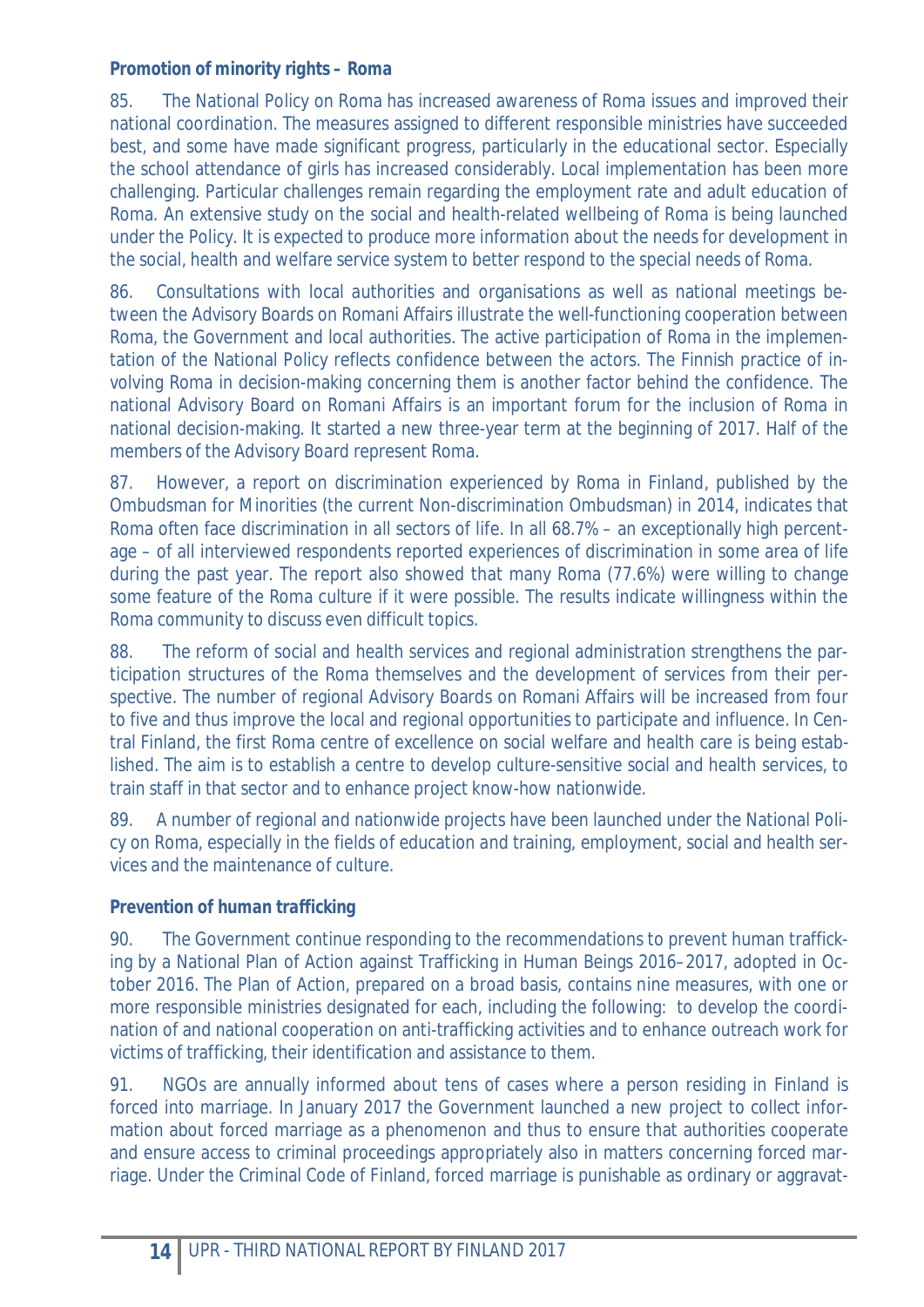ed trafficking in human beings or as coercion. The Act is punishable irrespective of whether the coercion is committed in Finland or abroad. The study is expected to be completed in September 2017.

## **C. IMPLEMENTATION OF VOLUNTARY COMMITMENTS**

**International peace, security and human rights** 

92. Finland is a well-known and trusted actor in international development policy, peacekeeping and mediation operations. Finland has made vigorous efforts to implement UN Security Council Resolution on Women, Peace and Security and is drafting its third national action plan. With mediation as one of its foreign policy priorities, Finland continues to develop international mediation and to strengthen its profile pursuant to the National Action Plan for Mediation adopted in December 2011. For example, Finland is cochairing the Friends of Mediation groups of the UN, the EU and OSCE. The UN Friends group is a central and internationally visible mediation support group. At the initiative of Finland and Turkey, the group has negotiated four mediation resolutions, the latest of which was adopted by the UN Assembly in September 2016. The resolutions have reinforced the principles of the UN's mediation support activities and its key role in mediation. Regionally Finland continues to support the strengthening of mediation by the African Union. Dialogues are an emerging priority in Finland's mediation activities. For example, two international conferences on national dialogues and mediation have been held in Helsinki.

93. Taking note of global interdependencies, Finland promotes international stability, peace, democracy, human rights, the rule of law and equality. Human rights policy is an essential part of the foreign and security policy activities of the Government, which considers human rights policy as a means to create a world of greater human dignity, fairness and security. Finland supports Denmark as the joint Nordic candidate for the Human Rights Council in the 2018 election. Finland also wants to promote and safeguard human rights by standing for membership in the 2021 Council election. The chairmanship of the Committee of Ministers of the Council of Europe in 2018–2019 will offer an opportunity to promote human rights regionally.

**Commitment to achieve the development aid goal** 

94. Finland's development policy goals are defined in the Government Report on Development Policy adopted in February 2016, with a continued human-rights-based approach to development. Finland has consistently promoted the goals mentioned in the commitment, including cross-cutting goals, which are currently also steered by the Agenda 2030 for Sustainable Development. Based on Agenda 2030, Finland's development policy focuses especially on the rights of women and girls and the strengthening of developing countries' own economies to increase jobs, industries and wellbeing. The focuses also include well-functioning and democratic societies, the availability of food, water and energy, and the sustainable use of natural resources.

95. Finland aims to increase the development budget as the national economy recovers, in the long term to 0.7% of the gross national income in line with the UN goals. The percentage of funding to the least developed countries will exceed the internationally recommended 0.2% of the GNI during the current electoral term, too.

**Commitment to submit a voluntary interim UPR report** 

96. Finland commits itself to submitting to the Human Rights Council, in summer 2019, a voluntary interim report on implementing the recommendations of the third UPR round.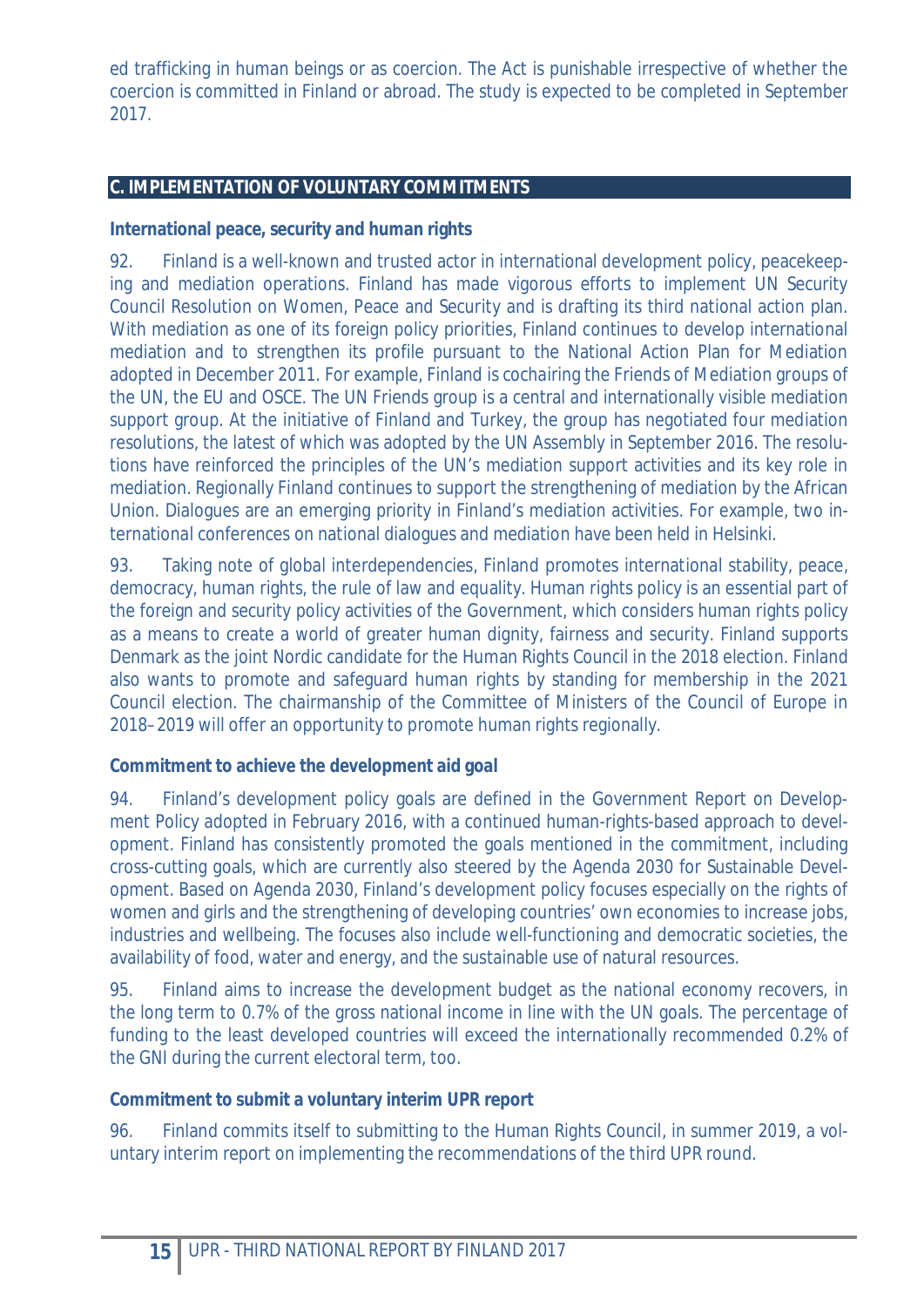#### **D. ACHIEVEMENTS AND GOOD PRACTICES - CHALLENGES AND LIMITATIONS**

**Highest freedom of expression and opinion globally** 

97. Freedom of expression is a basic prerequisite for a free and democratic society. It is a necessary precondition for the realisation of transparency and responsibility, which in turn are essential for promoting and protecting human rights. The Constitution of Finland safeguards everyone's right to express, disseminate and receive information, opinions and other communications without prior prevention by anyone. This provision has been consistently clarified by legislation, e.g. the Act on the Exercise of Freedom of Expression in Mass Media, and by policy recommendations and instructions.

98. By international standards, Finland offers top-rank freedom of expression. In global rankings of freedom of press by *Reporters Without Borders*, Finland has held the top place in the last five years, thanks to access to information of public authorities, the high standard of source protection and the efforts to provide all citizens with a rapid web connection. There is no advance censorship, but the use of the freedom of expression may be subject to intervention retrospectively, if a published communication proves unlawful.

99. Permitting the media to work as independently and diversely as possible will be important also in future, to maintain the high standard of freedom of press. To ensure equality it is vital to protect the rights of those who, because of e.g. barriers to using information technology, have more limited opportunities to use their freedom of expression.

**Pioneer in digitalisation and electronic government** 

100. Finnish society is undergoing a transition. Digitalisation contributes to the success of the major structural changes. Finland is one of the pioneer countries in digitalisation and electronic government.

101. One example of digitalisation projects is the National Architecture for Digital Services programme 2014–2017. It aims e.g. to simplify and facilitate transactions by citizens, companies and organisations with authorities, to improve security in this context, to promote openness in public administration, and to improve the quality of public services.

102. Under the Government Programme, besides producing electronic services, people's right to decide about and monitor the use of their personal information will be enhanced, while ensuring a smooth transfer of data between authorities. Help will be given to people who are not used to or are unable to use digital services.

103. In the context of the changes, authorities must comply with their obligation to protect fundamental and human rights.

104. In February 2016 the Government adopted principles of digitalisation for all public services as commonly agreed rules for developing public services. The principles include providing services based on customers' needs and building easy-to-use and secure services.

**Equality between women and men and equal pay** 

105. Equality and non-discrimination are central values and goals in Finnish society. Finland has repeatedly taken top places in country rankings in terms of equality (e.g. the EIGE equality index).

106. Finland has worked long to strengthen equality, on a legislative basis consisting of the Constitution and the Act on Equality between Women and Men. Legislation is supplemented with Government Action Plans for Gender Equality. Since 2003, each Government has prepared such an Action Plan as a tool for coordinating the Government's gender equality policy including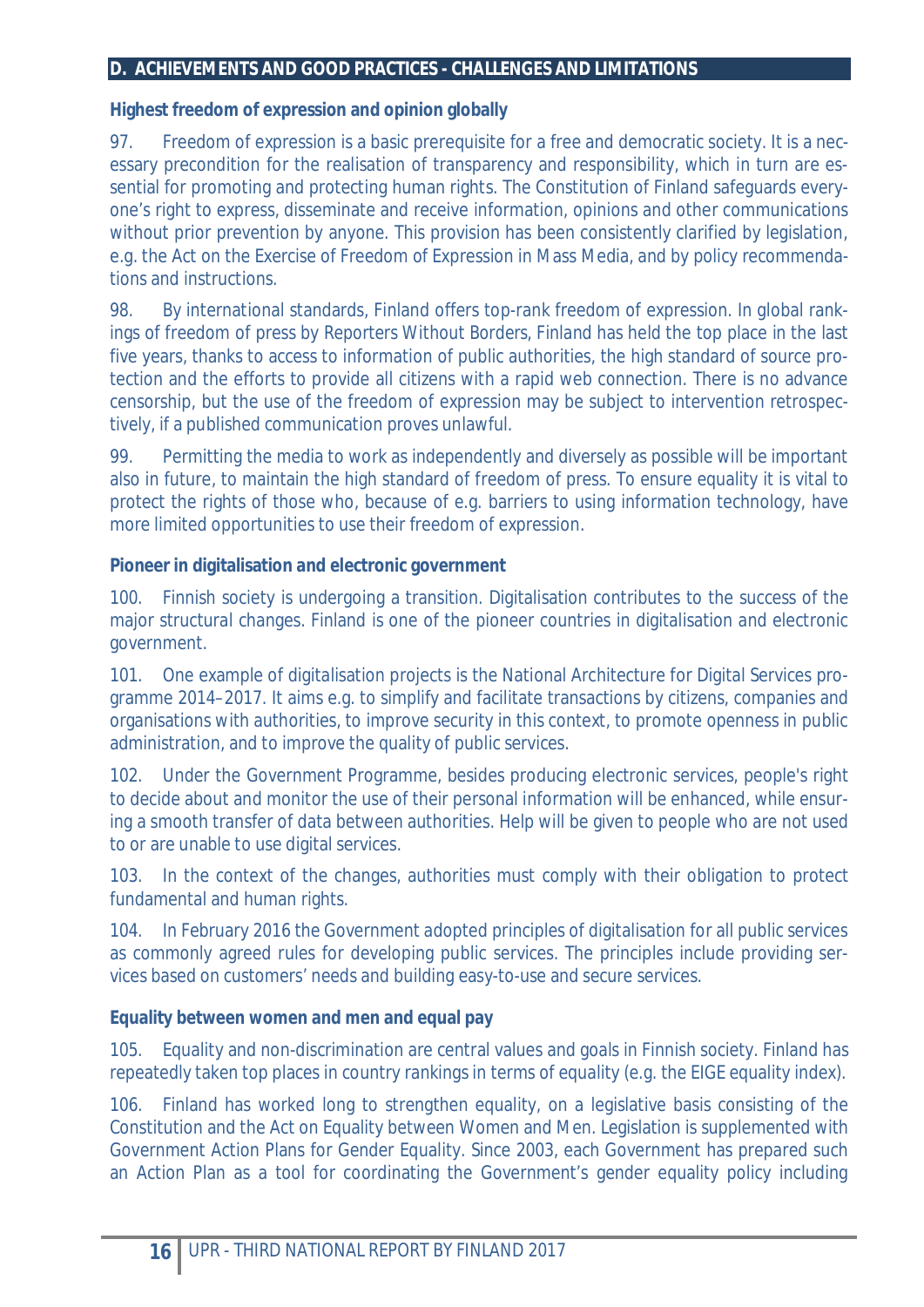measures taken by all ministries. For instance the current Action Plan both includes measures to improve the position of women and men and mainstream equality objectives into important social reforms and key projects.

107. The Act on Equality between Women and Men aims to prevent gender-based discrimination, promote equality between women and men, and thus improve the status of women, particularly in working life. In principle, the Act applies to all activities and spheres of life in society. It prohibits direct and indirect gender-based discrimination. According to the Act, both sexual and gender-based harassment are to be considered discrimination under the Act. Furthermore, authorities must, in all their activities, promote equality purposefully and systematically, and create and consolidate administrative and operating practices that ensure the advancement of equality in the preparation of and decision-making on different matters. In particular, circumstances preventing the attainment of gender equality must be changed. The promotion of gender equality must be taken into account in the manner referred to above in the availability and supply of services. Compliance with the Act is supervised by the Ombudsman for Equality and the National Discrimination and Equality Tribunal.

108. Pay equality is one of the central issues in working life. Non-discriminatory and equal pay is a prerequisite for fair, high-quality and productive working life. Since 2006 the Government and the labour market central organisations have implemented an Equal Pay Programme. The Programme for 2016–2019 aims at narrowing the average pay gap between women and men and realising the principle of equal pay at workplaces.

### **Prevention of exclusion**

109. The major domestic challenges are exclusion and the polarisation of society. The ten-year objective concerning wellbeing and health under the current Government Programme is that people in Finland are healthier and in better control of their lives in different situations. This means e.g. reforming social security to encourage participation and employment. One central objective of the ongoing social welfare and health care reform is to narrow differences in wellbeing and health. The reform shifts the responsibility for social and health services to counties, but municipalities will continue to decide on many duties that are crucial to the inclusion of their residents. Wellbeing and health are influenced by e.g. early childhood and other education, and cultural and sports services.

110. The Government's key projects aim to speed up the combat against exclusion. The project to foster health and wellbeing and to reduce inequalities spreads and establishes good practices and operating models. The programme to address child and family services develops lowthreshold services for children and improves the special know-how needed for assisting young people with most problems. Its purpose is to create an operating culture strengthening children's rights in both decision-making and services. The key project from youth guarantee towards community guarantee is intended to reduce the number of young persons outside education and working life. The project on career opportunities for people with partial work ability promotes the employment of such people in the open labour market.

111. The Act and action programme on preventive substance abuse work aim to promote equality in health and wellbeing. The Government is preparing an overall reform of the Alcohol Act.

### **Services for the elderly**

112. Every fifth Finn is at least 65 years old. In September 2016, the interest organisation of pensioner associations (EETU) published a study showing that the worst concerns and problems of persons over 55 years today and in future are economic problems – like low pensions –, loneli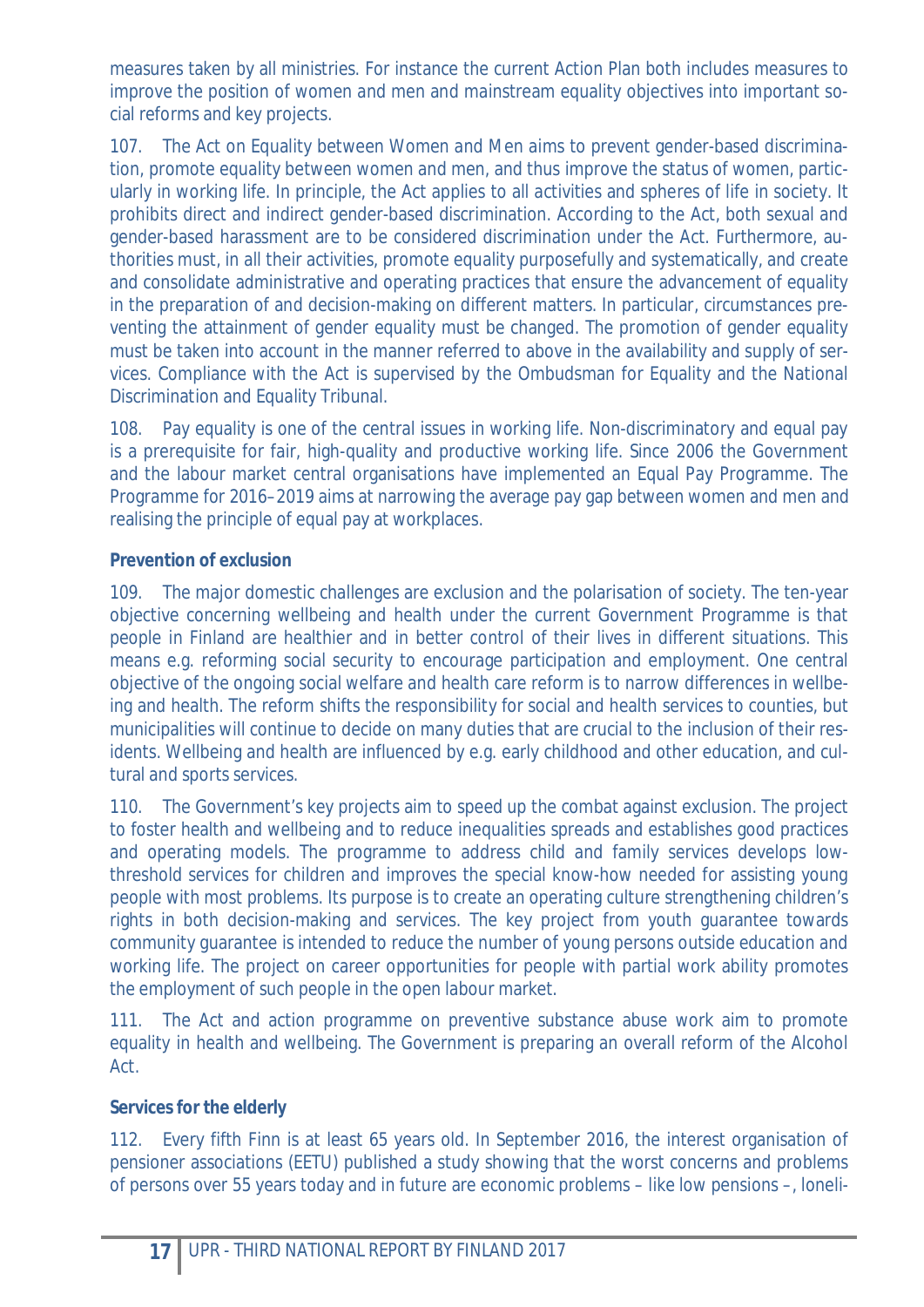ness and the poor accessibility of social and health services. In his oversight activities, the Parliamentary Ombudsman has repeatedly paid attention to deficiencies in the conditions and treatment of the elderly, both in institutional care and service housing and in non-institutional care.

113. The Government's ageing policy aims to improve the functional capacity of the elderly and to promote their independence and active participation in society. A new key project of the Government, launched in autumn 2016, reforms home care, informal care and family care. The project aims to develop more equal, coordinated and cost-effective services for the elderly and their next-of-kin. The project increases services and multiprofessional rehabilitation to ensure as healthy and able a life as possible for the elderly, and develops the number and contents of services provided to them at home. The project also ensures high-quality treatment of elderly people at home, with support from their next-of-kin, and strengthens services to support informal caregivers' coping.

114. The Act on Supporting the Functional Capacity of the Older Population and on Social and Health Care Services for Older Persons took effect in July 2013. In that context the Ministry of Social Affairs and Health and the Association of Finnish Local and Regional Authorities published jointly a quality recommendation to ensure good ageing and effective services for those elderly who need them, and to support the implementation of the Act. The Act is relevant to the realisation of elderly people's human rights and right to self-determination.

115. The objective of the National Memory Programme 2012–2020 is to make Finland a memory friendly country. It lists 32 measures to ensure that the prevention, diagnostics and treatment of memory diseases succeed as well as possible, respecting human rights.

116. The national programme to develop informal care in 2014–2020 outlines strategic development goals and necessary legislative and other development measures. The Government intends to increase the use of informal care and has reserved substantial funding for it under the Government Programme.

**Future of immigration and impacts of refugee crisis in Finland** 

117. The sudden mass influx of applicants for asylum was visible in Finland as elsewhere in Europe. In 2015, Finland received the fourth most asylum-seekers per capita among the EU Member States. The number of asylum-seekers in Finland grew rapidly, to 32,476 persons. In 2014 the number was 3,651, which means a nearly ten-fold increase in asylum applications over the previous year.

118. The number of reception centres grew from 20 to 200, and the number of persons handling asylum matters from 75 to 500. Despite the large number of asylum-seekers, Finland has shown solidarity within the European Union by receiving asylum-seekers from Greece and Italy within the internal relocation mechanism.

119. In September 2015, as the number of asylum-seekers grew, an organisation centre was established in Tornio near the Swedish border, so that all asylum-seekers could be registered in the exceptional situation. The organisation centre managed to register in all 16,736 persons. It had an important role in ensuring that even the high number of asylum-seekers could be referred to reception services and that the services could be provided to all appropriately and as required by the Reception Conditions Directive.

120. In 2016 the number of asylum-seekers was considerably lower than the previous year. A total of 5,657 persons sought asylum in Finland. The number of asylum decisions, in all 28,200, was approximately four-fold compared to 2015. During 2016, the number of reception centres was reduced as the influx of asylum-seekers declined. There are now 126 centres with 16,000 residents, and approximately 3,700 asylum-seekers have private accommodation.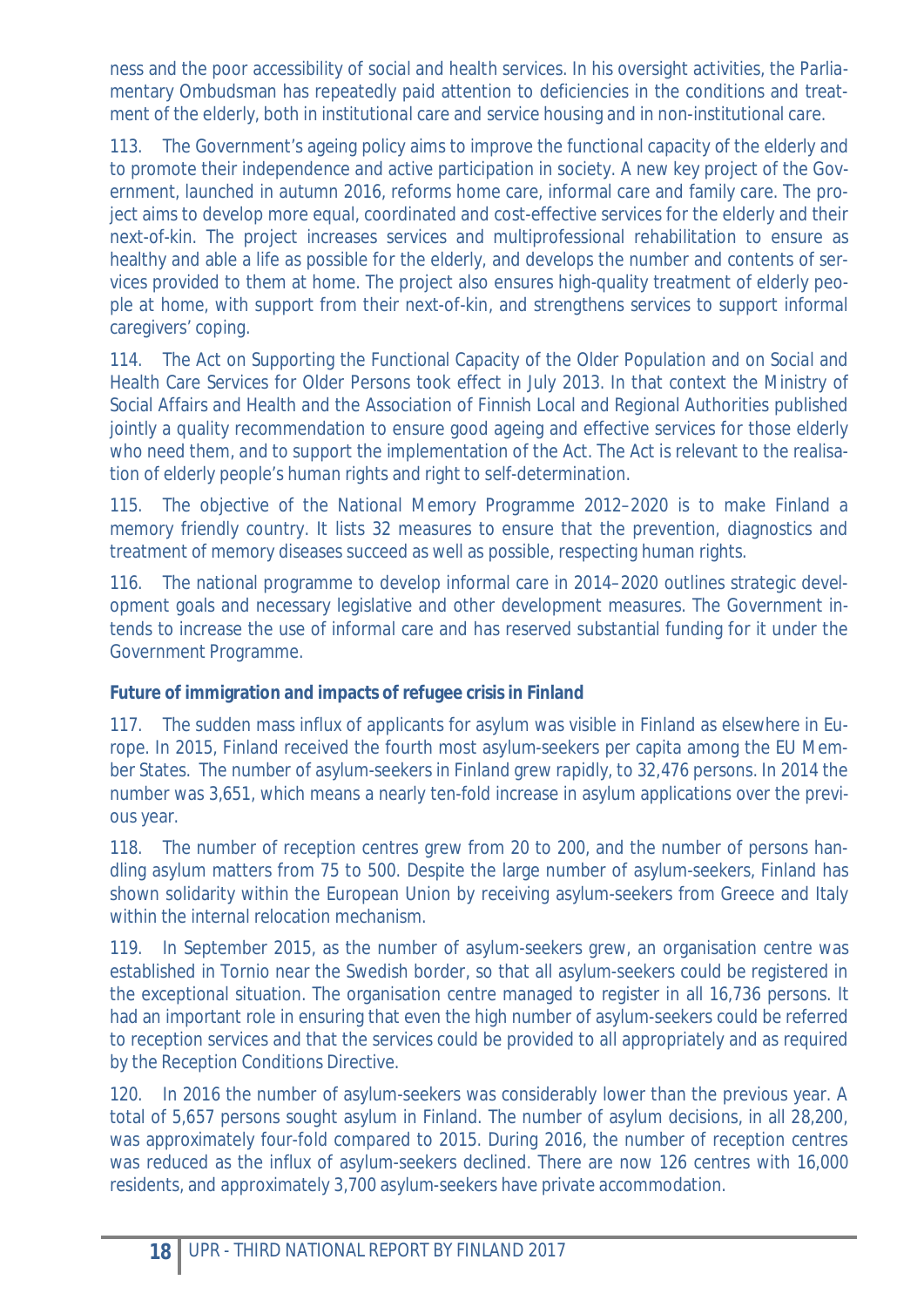121. NGOs have expressed their concern about the rights of unaccompanied minors and the increasing difficulty in receiving international protection and family reunification.

122. The Government is considering alternatives to detention. Since February 2017 the law provides for a new administrative interim measure as an alternative to detention: the obligation of an alien to stay in a certain reception centre. The obligation means that an alien applying for international protection may be obligated to stay in a designated reception centre and report to the centre 1–4 times a day, if it is indispensable for establishing whether the person meets the requirements for entering the country or staying there, or for ensuring the removal of the person from the country. For an important personal reason, an alien obligated to stay in a particular reception centre may be released from the obligation temporarily.

123. If the preconditions exist for detaining an unaccompanied child aged 15 years or more, having applied for international protection and issued with an enforceable removal decision, the child may be obligated to stay in a particular reception centre. The application of it reduces the need to detain minors. Therefore, it also has a positive impact on the position of children and the implementation of their best interests.

124. The Government Integration Programme for 2016–2019, based on the Act on the Promotion of Immigrant Integration, focuses on four areas: (1) using immigrants' cultural strengths to enhance Finnish innovation capacity; (2) enhancing integration through cross-sectoral measures; (3) increasing cooperation between the State and municipalities in the reception of beneficiaries of international protection; (4) promoting a humane national discussion culture that will not tolerate racism.

125. When the asylum situation changed, the Government started to review the integration and employment measures and to plan new measures to accelerate the placement of recipients of residence permits to municipalities and their integration, access to education and employment.

126. Finland's policy is to keep immigration and its costs under control. At present, many factors hamper the education and employment of immigrants. The placement of recipients of residence permits to municipalities is slow. Immigrants' pathways to education and employment are long, with inefficiency, overlaps and sometimes irrelevant studies. Making the system more flexible and efficient is in the interest of the whole society especially in the changed situation, for the alternative is that immigrants remain living on social security without education and work.

127. Learning a national language, respect for the Finnish culture and customs, and access to work as fast as possible are in a key role. The current forms of multiprofessional support and student welfare services will improve the opportunities for learning, and the special needs of immigrants will be addressed in teacher education. Immigrants' inclusion in leisure and NGO activities will be promoted.

**Alternatives to remand imprisonment and placement in prisons instead of police facilities** 

128. International treaty monitoring bodies and the Parliamentary Ombudsman have paid attention to deficiencies in the treatment of remand prisoners in Finland and to their excessively long detention in police facilities.

129. A recent government proposal to Parliament proposes the introduction of two new alternatives to remand imprisonment: an intensified travel ban and arrest as an alternative to remand imprisonment. Currently, the only alternative to remand imprisonment is an ordinary travel ban, which is used rather rarely. Instead of remanding a suspect of an offence, courts could impose an intensified travel ban on the person, if an ordinary travel ban were insufficient as a coercive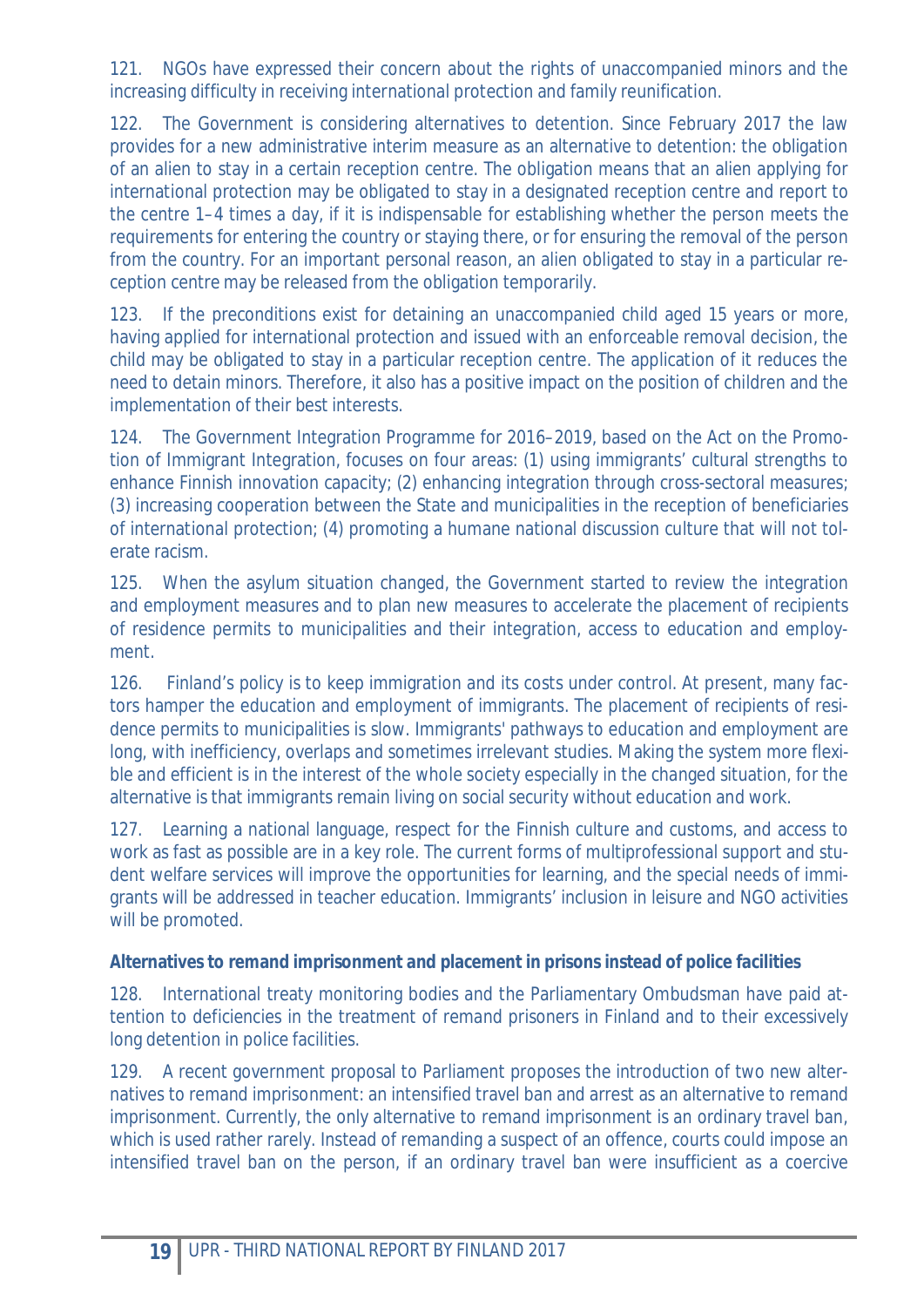measure. A lower court could impose an intensified travel ban on a defendant before sentencing the person to punishment.

130. After sentencing the defendant to unconditional imprisonment, the court could, instead of imprisoning the convict, impose on the person arrest as an alternative to remand imprisonment, if the sentence is less than two years of imprisonment. Thus, such arrest could not be used in cases of the most aggravated offences.

131. The use of both coercive measures would be supervised by means of technical devices. Arrest as an alternative to remand imprisonment would always include an obligation for the arrestee to stay at home or in some other place suitable for living at times specified in the court decision. Regarding an intensified travel ban, the imposition of such an obligation would be at the discretion of the court.

132. Aiming to reduce the keeping of remand prisoners in police facilities, the Government has submitted to Parliament a bill according to which a remand prisoner should in principle be placed in prison immediately after the remand. The preconditions for placing remand prisoners in police prisons would be tightened so that they could be held in police facilities only if it is indispensable for separating them from others, for security reasons or for clearing up an offence. The normal maximum period in police prison would be shortened from the current 30 days to 7 days.

133. All remand prisoners would be transferred to prison immediately after the remand. However, the aim will be pursued at stages during the next years, because the Criminal Sanctions Agency has no sufficient facilities yet for accommodating all remand prisoners, i.e. approximately persons 80 per day, in prisons.

# **Sámi people's status and rights**

134. The status and rights of the Sámi – the only indigenous people in Finland – and especially their right to self-determination and the definition of a Sámi have aroused much acrimonious debate and conflicting views in the context of some legislative initiatives.

135. During the current electoral term the Government intends to revise the Act on the Sámi Parliament pursuant to a proposal submitted during the previous electoral term but cancelled later, by submitting most of the proposed revisions to Parliament again. In this context the Government will renew its proposal to alter the obligation of authorities to negotiate with the Sámi Parliament to better comply with the concept of free, prior and informed consent. The proposal also contains revisions of the Sámi Parliament's electoral procedures. The modification of the definition of a Sámi under the Act on the Sámi Parliament is also influenced by the Nordic Sámi Convention and its provisions on persons eligible to vote at the Sámi Parliament elections.

136. The revised Act on Metsähallitus entered into force in April 2016. With the revision, the forestry business of Metsähallitus was transferred to a fully State-owned limited liability company for forestry, to be established by the Act. All State-owned lands and waters remain in direct State ownership and are administered by Metsähallitus state enterprise. The subsidiary of Metsähallitus has the right to use the areas.

137. The Act on Metsähallitus contains provisions on municipal advisory committees to be established in the Sámi Homeland. The committees are expected to strengthen to some extent the right of the Sami as an indigenous people to maintain and develop their language and culture. The Sámi Parliament has designated its representatives to the committee.

138. The starting point for the negotiations between Finland and Norway on the Tana Fishery Agreement, started in 2012, was the need to revive weakened salmon stocks. The parties reached consensus on the Agreement in summer 2016. The negotiated Agreement is a compromise reconciling the protection of salmon, different fishing methods and the fishing rights of dif